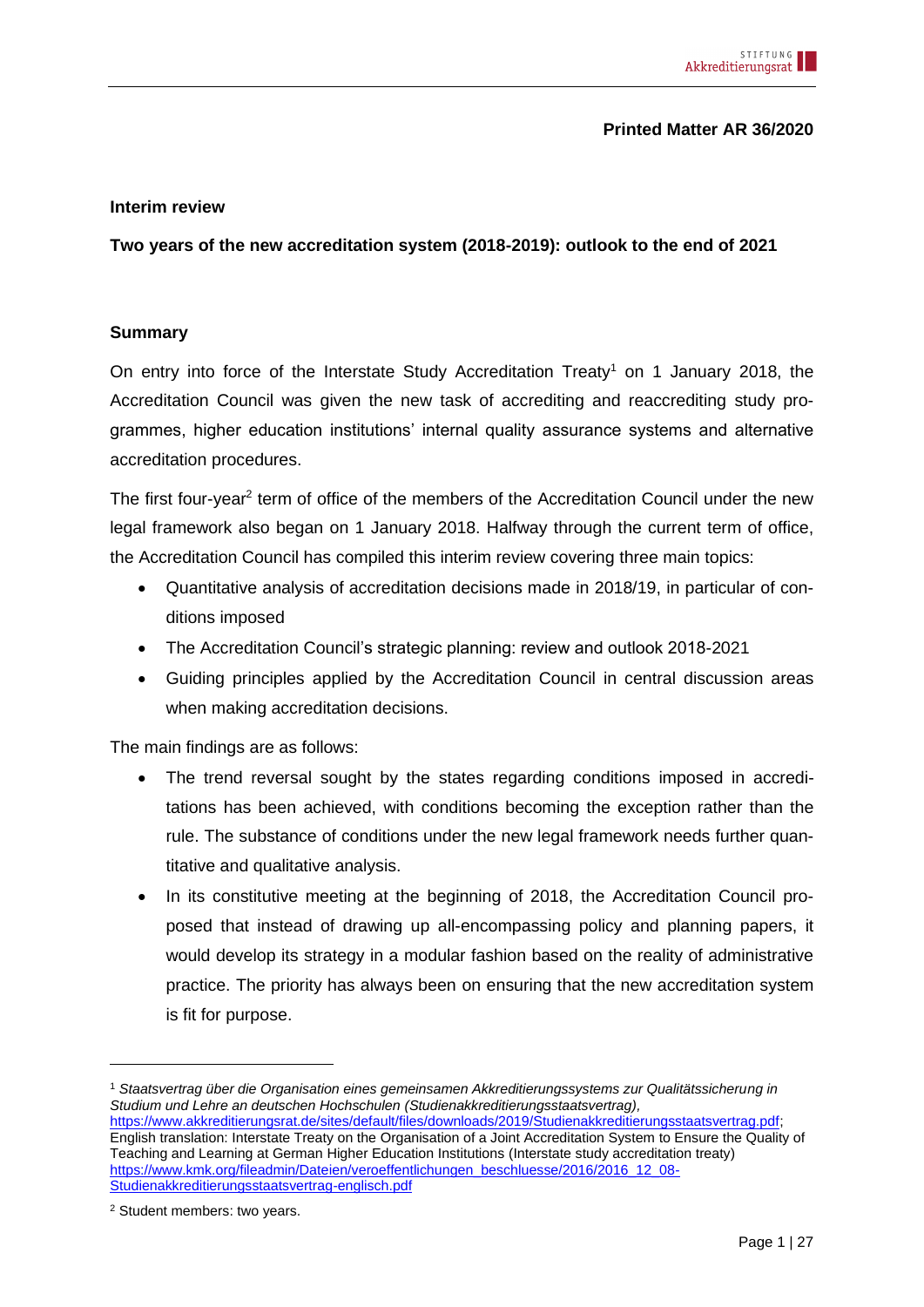This has been attained so far and the system now faces an 'endurance test' in the winter semester 2020/21 in the form of an unprecedented volume of applications for programme accreditation.

In 2021 – in the run up to the end of the current term of office – the focus will be on reflection, marked by a congress mid-year and the ENQA evaluation towards the year-end.

• The Accreditation Council's decision-making on the criteria of staffing, academic success and the specific profile attributes of dual and extra-occupational study programmes has begun to consolidate, although there is still need for further discussion. A guiding principle cross-cutting all areas is that of allowing higher education institutions maximum latitude in the means of implementation, even where need for further development is identified.

This interim review also serves (with regard to Sections 1 and 3) as a report to the states on quality development in accreditation (article 5 (3) no. 4 of the Interstate Study Accreditation Treaty) and as a thematic analysis within the meaning of ESG Standard 3.4.

The accreditation system under the new legal framework is currently still in a transitional phase. The findings in this review are therefore to be regarded as provisional.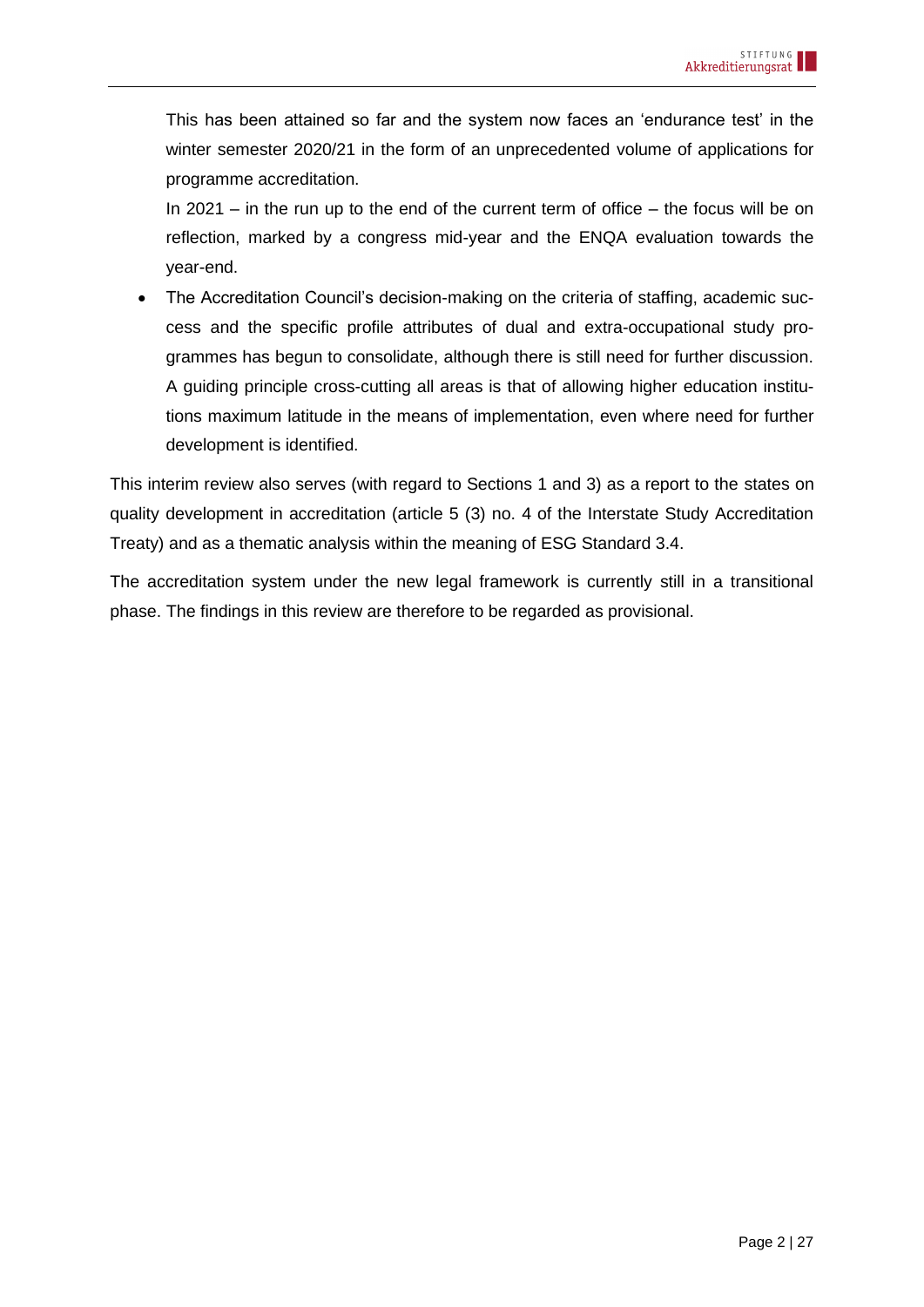# **Contents**

| 1 |       |                                                                                         |  |
|---|-------|-----------------------------------------------------------------------------------------|--|
|   | 1.1   |                                                                                         |  |
|   | 1.1.1 |                                                                                         |  |
|   | 1.1.2 |                                                                                         |  |
|   | 1.1.3 |                                                                                         |  |
|   | 1.2   |                                                                                         |  |
|   | 1.3   |                                                                                         |  |
|   | 1.4   |                                                                                         |  |
| 2 |       | Strategic planning of the Accreditation Council: review and outlook 2018-2021  9        |  |
|   | 2.1   |                                                                                         |  |
|   | 2.2   |                                                                                         |  |
|   | 2.3   |                                                                                         |  |
| 3 |       | Accreditation decisions in the Accreditation Council: Key considerations and issues  18 |  |
|   | 3.1   |                                                                                         |  |
|   | 3.2   |                                                                                         |  |
|   | 3.3   |                                                                                         |  |
|   | 3.4   |                                                                                         |  |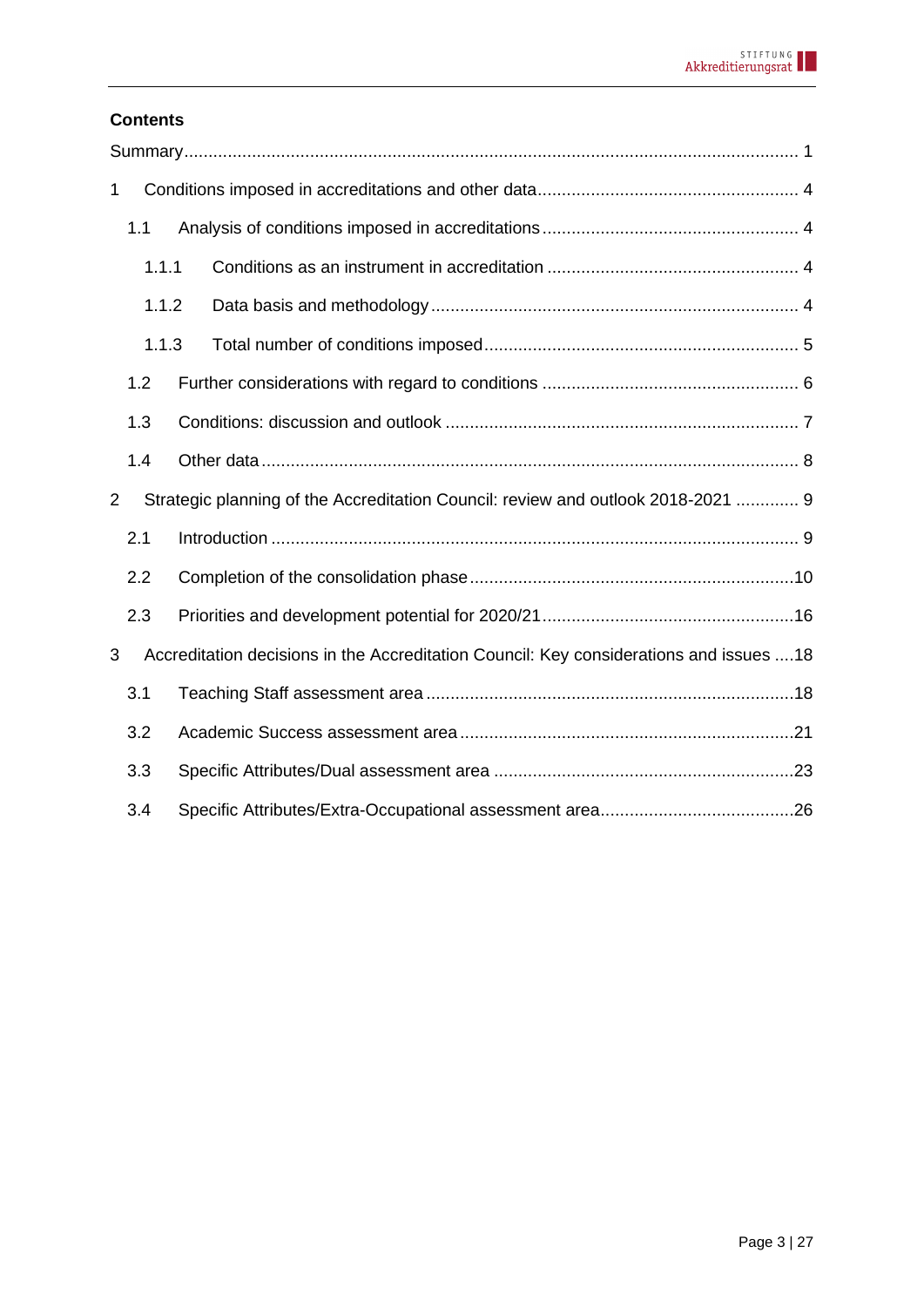# <span id="page-3-0"></span>**1 Conditions imposed in accreditations and other data**

### <span id="page-3-1"></span>**1.1 Analysis of conditions imposed in accreditations**

### <span id="page-3-2"></span>**1.1.1 Conditions as an instrument in accreditation**

Conditions imposed in accreditations have played a central role in the practice of accreditation to date. In 2017/18, the Accreditation Council conducted a thematic analysis on the basis of the 'old' accreditation system<sup>3</sup> and found in the sample surveyed that 84% of all accredited study programmes had been accredited subject to conditions.

In the explanatory memorandum to the Specimen Decree<sup>4</sup> with regard to section 24, the states committed to the goal of reducing the numbers of conditions imposed, stating that they "should only come into question in future in exceptional cases". At the same time, conditions cannot be completely abolished. As an accreditation decision is an administrative act, it comes under the North Rhine-Westphalia Administrative Procedure Act<sup>5</sup>, section 36 of which permits administrative acts to be made subject to conditions; granting accreditation subject to conditions is always preferable to not granting accreditation when the concerns raised are capable of being resolved.

The primary intention of the states is for any concerns which are raised during assessment, and which would result in a condition being imposed, to be resolved in course of the same assessment. Where this is not possible, concerns should be included in the accreditation report as suggestions for conditions to be imposed on accreditation. The goal of reducing the number of conditions means working together to identify deficiencies and propose solutions.

#### <span id="page-3-3"></span>**1.1.2 Data basis and methodology**

The analysis covered all 349 study programmes for which the Accreditation Council made a final decision under the new legal framework in 2018 and 2019. It did not include about 50 study programmes that the Accreditation Council dealt with but were still pending comment by the higher education institution under section 22 (3) of the Specimen Decree.

The analysis is to be considered preliminary and preparatory in several respects:

<sup>3</sup> [https://www.akkreditierungsrat.de/sites/default/files/downloads/2019/Bericht\\_Auflagenstichprobe\\_final.pdf](https://www.akkreditierungsrat.de/sites/default/files/downloads/2019/Bericht_Auflagenstichprobe_final.pdf)

<sup>4</sup> *Musterrechtsverordnung gemäß Artikel 4 Absätze 1-4 Studienakkreditierungsstaatsvertrag* [https://www.akkreditierungsrat.de/sites/default/files/downloads/2019/Musterrechtsverordnung.pdf;](https://www.akkreditierungsrat.de/sites/default/files/downloads/2019/Musterrechtsverordnung.pdf) English translation: Specimen Decree Pursuant to Article 4, Paragraphs 1-4 of the Interstate Study Accreditation Treaty [https://www.kmk.org/fileadmin/Dateien/veroeffentlichungen\\_beschluesse/2017/2017\\_12\\_07-](https://www.kmk.org/fileadmin/Dateien/veroeffentlichungen_beschluesse/2017/2017_12_07-Musterrechtsverordnung-englisch.pdf) [Musterrechtsverordnung-englisch.pdf](https://www.kmk.org/fileadmin/Dateien/veroeffentlichungen_beschluesse/2017/2017_12_07-Musterrechtsverordnung-englisch.pdf)

<sup>5</sup> *Verwaltungsverfahrensgesetz für das Land Nordrhein-Westfalen* [https://recht.nrw.de/lmi/owa/br\\_text\\_anzeigen?v\\_id=3120031009100236151](https://recht.nrw.de/lmi/owa/br_text_anzeigen?v_id=3120031009100236151)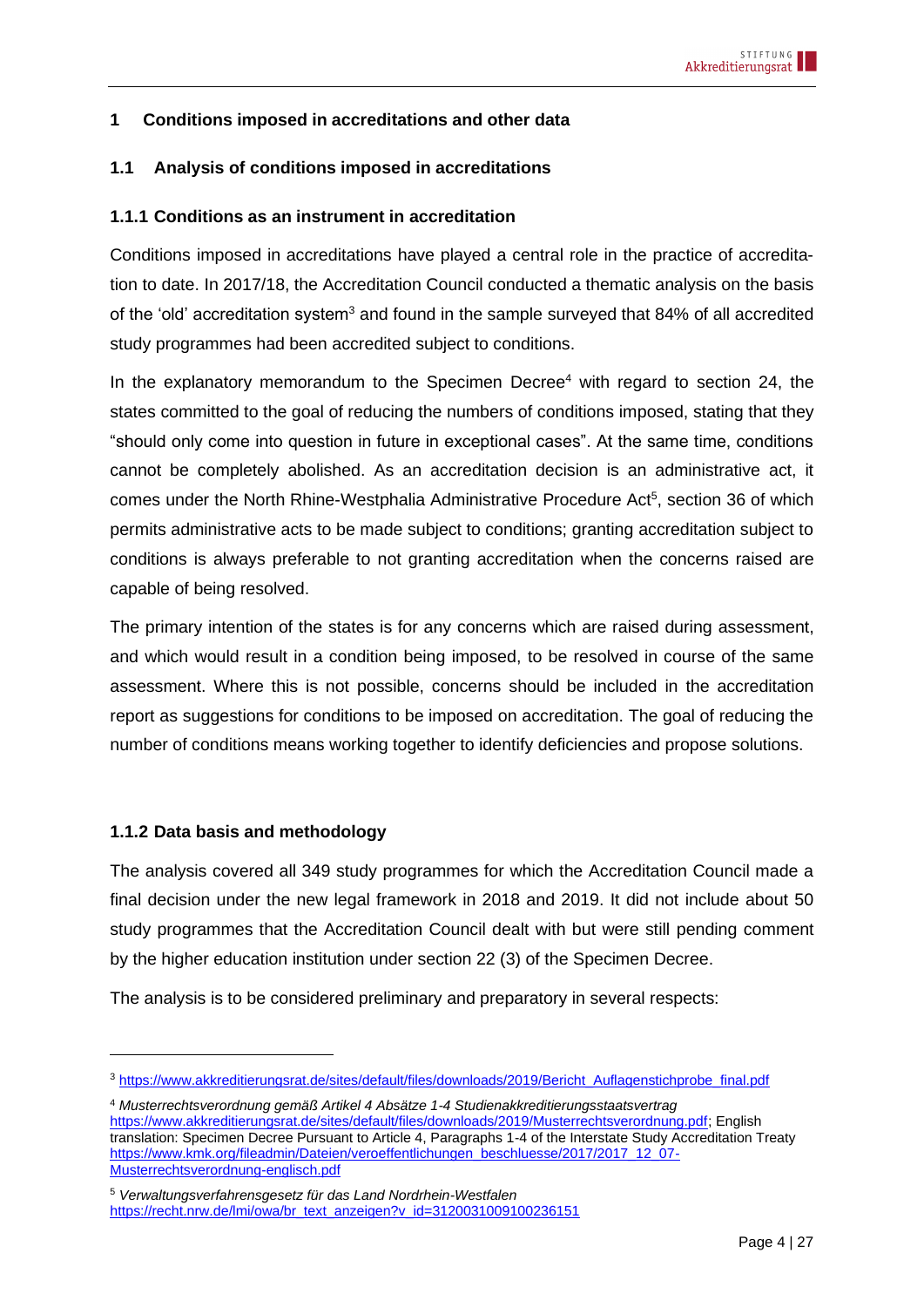- The Electronic Information and Application System (ELIAS) does not yet include any tools for automated or semi-automated extraction of data relating to accreditation. So far, there is neither the working capacity to develop such tools nor a clear enough conception of what a software company would be asked to provide, meaning what data should be captured in what form. A significant part of the analysis therefore consisted of identifying what statistically useful information is currently available in ELIAS and how to extract it from the system.
- The resulting data was manually entered and analysed in a spreadsheet. The Head Office was not initially able to apply social science methods as this would have meant involving outside expertise, which was not possible in the time available; this has now been arranged for the purpose of updating the analysis.
- The analysis consequently did not attain the detail level of the 2017/18 sample survey of conditions imposed in accreditations. In principle, a similar degree of granularity would be desirable.
- While 349 study programmes constitute a sufficiently large sample population in order to draw initial, generally applicable conclusions, this number is not enough to answer more specific questions relating to subsets. The number of cases is still too small to make inferences with regard to analysis questions such as 'does Agency A generally imposed more conditions than Agency B in accreditations in mathematics and the natural sciences?'.
- The sample population consists of programme accreditations. It is not yet possible to draw any conclusions about study programmes at system-accredited higher education institutions.

# <span id="page-4-0"></span>**1.1.3 Total number of conditions imposed**

Whereas the majority of accreditations under the prior accreditation system were subject to conditions, the ratio has now been reversed, with the Accreditation Council imposing conditions on just 31% of study programmes versus 84% before.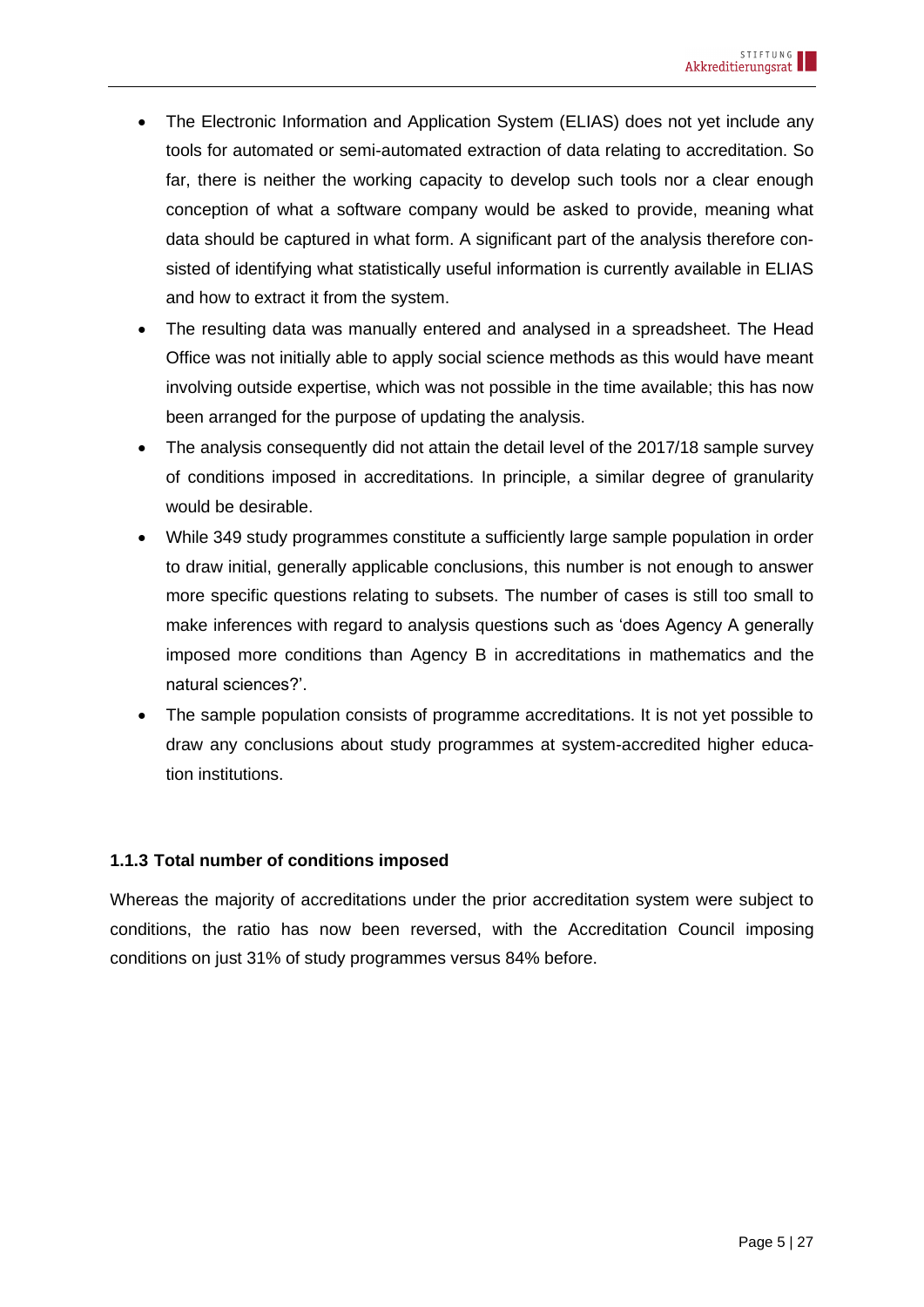



Even including the accreditations still pending comment, the percentage of accreditations subject to conditions is still below 40%.

# <span id="page-5-0"></span>**1.2 Further considerations with regard to conditions**

Subject to the reservations referred to in [1.1.2,](#page-3-3) the following may be inferred:

- Whether or not conditions are imposed does not depend on whether it is a case of initial accreditation or reaccreditation.
- The spread between agencies has narrowed. Under the old system, one agency imposed one or more conditions in 57% of study programmes and another in 95% (spread: 38 percentage points). Under the new system, no agency/review panel proposes conditions in the majority of accreditation reports. Between 55% and 80% of applications are submitted without conditions (spread: 25 percentage points).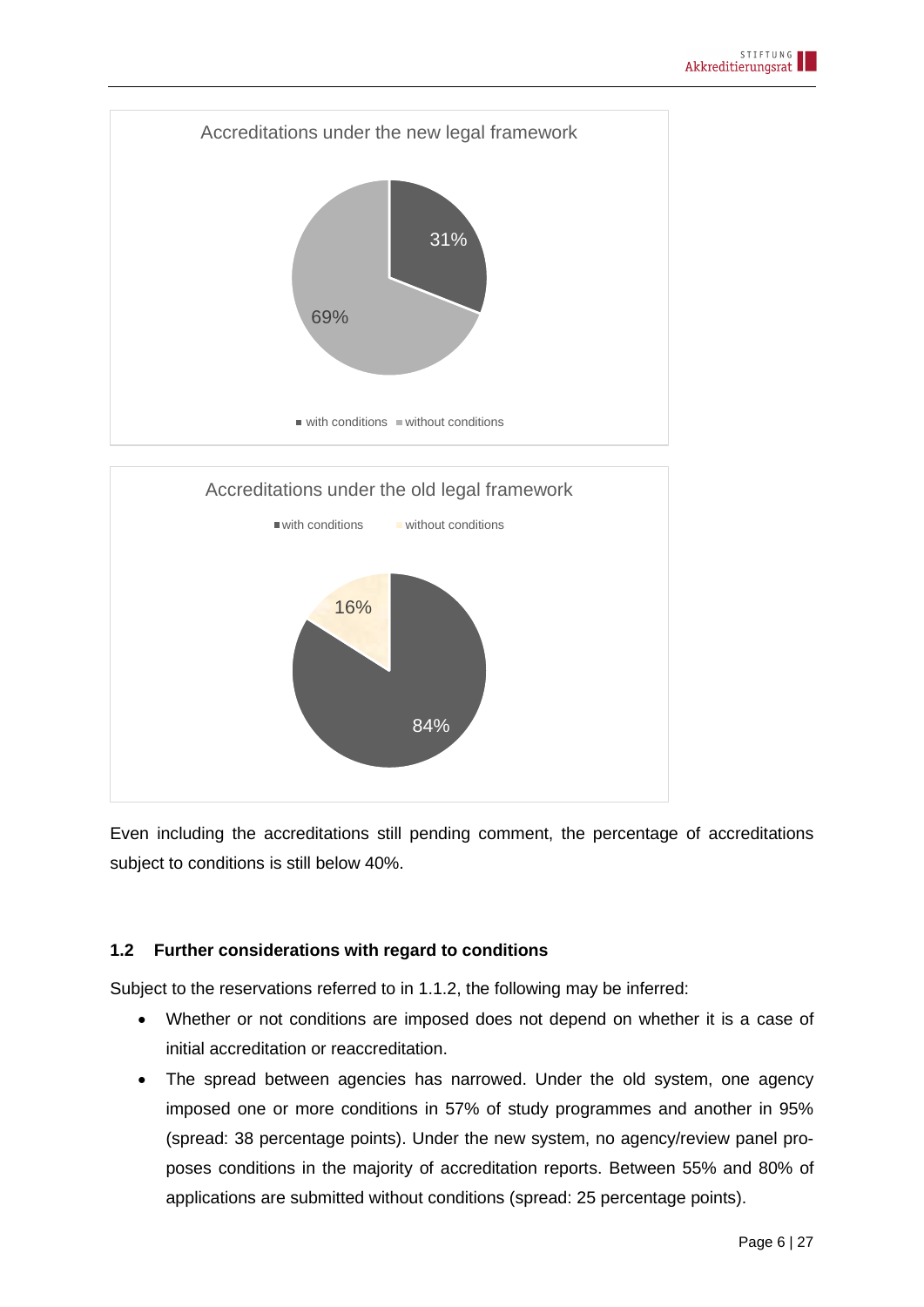- The Accreditation Council has not endorsed a number of conditions proposed by agencies/review panels but has imposed a commensurate number of conditions of its own.
- 38% of conditions related to formal criteria and 62% to academic criteria under the Specimen Decree.
- Half of the conditions relating to formal criteria related to section 7 of the Specimen Decree (Modularisation). 25% related to section 8 (Credit points system) and 15% to section 6 (Qualifications and qualification designations).
- The conditions relating to academic criteria are distributed as follows: 77% to section 12 (Coherent study programme concept and adequate implementation), 14% to section 11 (Qualification goals and qualification level), 6% to section 14 (Academic success) and 3% to section 13 (Subject-content organisation of study programmes).

# <span id="page-6-0"></span>**1.3 Conditions: discussion and outlook**

The trend with regard to the numbers of conditions has been reversed. In contrast to the old accreditation system, conditions are now imposed only in a minority of study programmes. A substantial portion of the remaining conditions can be assumed to relate to the transition phase to the new system. Reasons for them include the following:

- The states have tightened the criteria for 'dual' study programmes, in which higher education institutions cooperate with business enterprises, and have laid down a definition of 'dual' and thus made it a protected term (see [3.3\)](#page-22-0). As was to be expected, a number of study programmes that previously used the hitherto unprotected term have come under the new accreditation system unaltered, and conditions have to be imposed accordingly.
- The new accreditation system has created a new 'handover point' between agencies/review panels and the Accreditation Council. While the new division of responsibilities worked generally as it should from the outset, a number of details remain to be settled. This is partly because of the Accreditation Council's conscious decision not to develop its assessment criteria on the drawing board – figuratively speaking – at the beginning of 2018, but to generate them from ongoing administrative practice (see [2.2\)](#page-9-0).

Other reasons for conditions being imposed continue to apply:

• The states have communicated by way of a policy goal that there should ideally be a quality improvement/defect elimination feedback loop between agencies and higher education institutions in which concerns raised during assessment are resolved so that as many accreditations as possible proceed without the agency suggesting any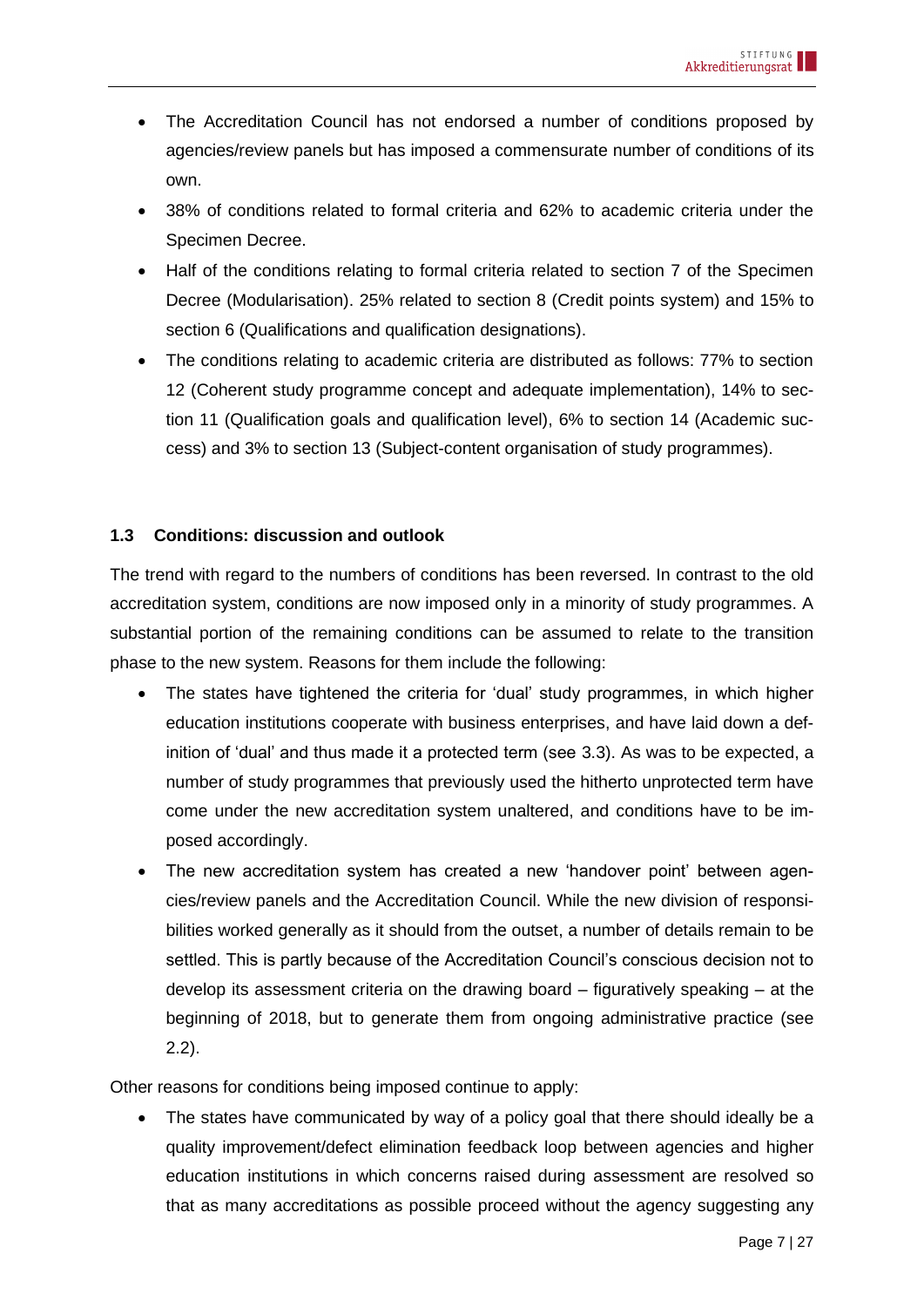conditions. Such a feedback loop is evidently incorporated into many assessments and has the desired effect there. On the other hand, it is not a legal requirement, and many higher education institutions do without, for various reasons (among other things to save time).

• Various parties have said they expect that there is now hardly any need to impose conditions in relation to the formal criteria because the study programme structure reform is far enough in the past. This is indeed the case (see [1.2\)](#page-5-0) for the 'static' criteria in sections 3 to 5 of the Specimen Decree, for which conditions are practically never imposed. The criteria in sections 6 to 8, however, are 'dynamic'. That is, they relate to aspects that are constantly evolving along with the study programmes themselves and therefore cannot ever be met once and for all. For example, module descriptions (section 7) often fail to keep up with the actual state of play in study programmes; editorial revision of module descriptions was also the condition most frequently imposed under the old system.

The student members of the Accreditation Council recently raised a concern regarding diploma supplements that do not correspond with the current requirements (from 2018), which can cause difficulties in international jobs markets.

This matter has been discussed with the agencies but will cause a temporary rise in the number of conditions imposed in relation to the formal criteria.

### <span id="page-7-0"></span>**1.4 Other data**

Aside from the subject of conditions, the accreditations dealt with so far also show a number of other trends.

### **Individual and cluster accreditations**

The 349 study programmes related to 147 applications. That is, each accreditation application relates on average to 2.34 study programmes.

In actual fact, however, the cluster sizes are larger. Out of the 147 applications, 88 were individual applications and 59 were cluster applications. The latter thus comprised (349 – 88) = 261 study programmes, corresponding to 4.42 study programmes per cluster. The smallest clusters consisted of two study programmes and the largest one consisted of 20.

### **Initial accreditations and reaccreditations**

In 2017, based on sparse data, the Accreditation Council estimated the ratio of reaccreditations to initial accreditations at 80% to 20%. In actual fact, the proportion accounted for by initial accreditations is bigger than expected, at 30%.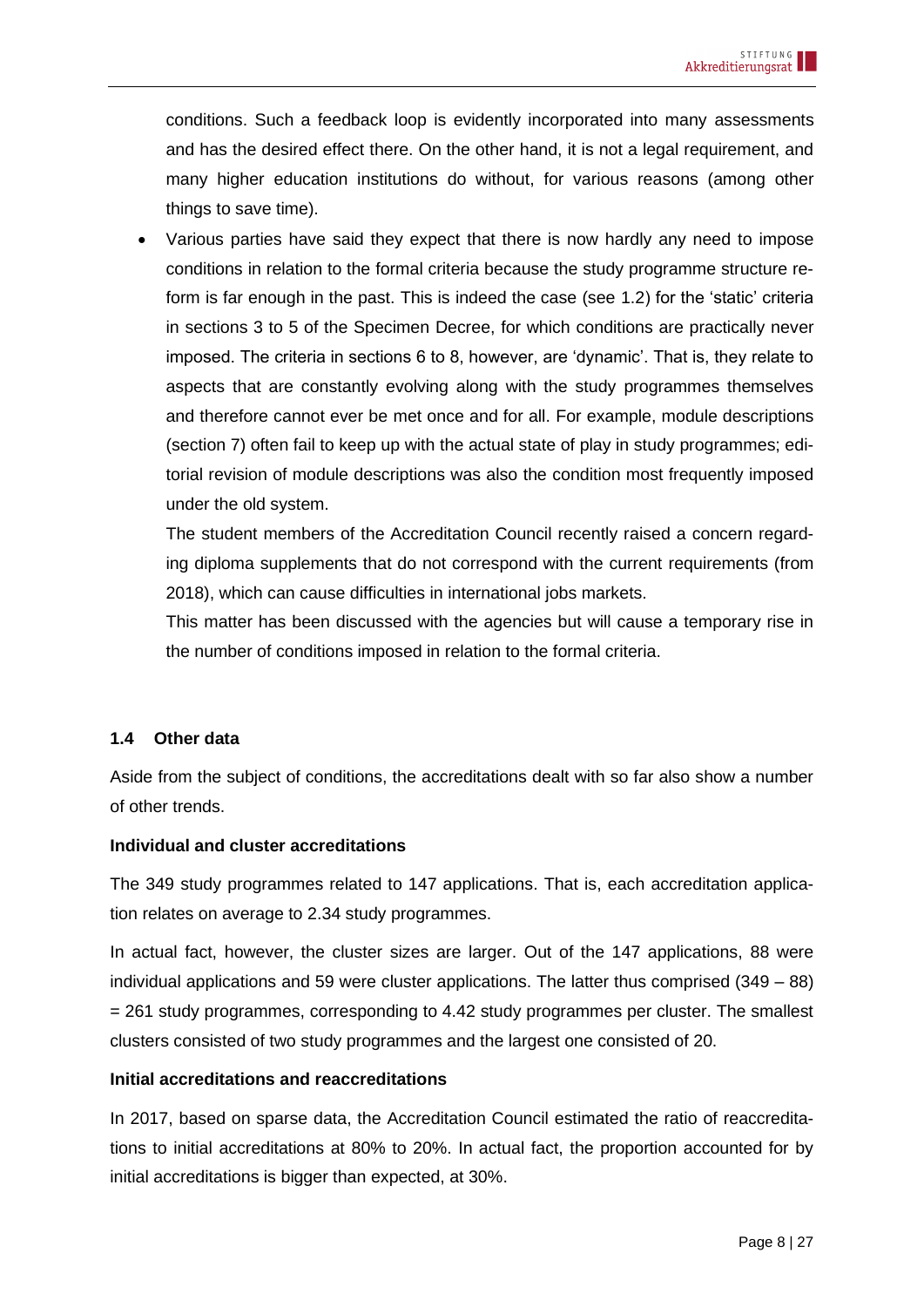#### **Distribution among academic subjects**

The accreditation database uses the same division into subject groups as the German Rectors' Conference Higher Education Compass.<sup>6</sup> Due to the small numbers of cases so far, it is not yet possible to provide reliable information on subject groups in accreditation (examples of subject groups include engineering sciences or, as a single group, economic sciences and law). Two observations are nevertheless possible:

- The frequency of academic subjects in accreditation in 2018/19 corresponds, more or less, to the overall distribution of academic subjects in the Bachelor's and Master's study programmes registered in the Higher Education Compass.
- Initial accreditations accounted for a particularly large percentage of accreditations in the economic sciences and law subject groups; more specifically, this relates for the greatest part to economic sciences study programmes. This subject group was the only one with a majority (56%) of initial accreditations. The equivalent percentage was significantly smaller for the other quantitatively large groups: Mathematics and natural sciences 19%, engineering sciences 18%, and language and cultural studies 13%.

#### <span id="page-8-0"></span>**2 Strategic planning of the Accreditation Council: review and outlook 2018-2021**

### <span id="page-8-1"></span>**2.1 Introduction**

Completion of the first half of the Accreditation Council's current term of office under the new accreditation system is a good moment to take stock and also to look at the challenges that lie ahead in the remaining half.

After adoption of the Interstate Treaty and Specimen Decree, the first priority was to lay the groundwork and create the conditions for the Accreditation Council to discharge its statutory tasks, thus safeguarding the functioning of the accreditation system and ensuring a smooth transition from the old system to the new. Following completion of this consolidation phase, which has lasted a good two years, the Accreditation Council now has ahead of it a 'new routine' phase, which internal projections suggest will involve processing large numbers of accreditation applications, especially in 2020. Nevertheless, the Accreditation Council will also have the opportunity in the remaining two years to set substantive priorities, mainly focused on addressing the experience it has gathered in its new role.

Both the review presented in the following and the Accreditation Council's strategic planning for the second half of its term of office in 2020-2021 hinge closely on the legal basis underly-

<sup>6</sup> <https://www.hochschulkompass.de/studienbereiche-kennenlernen.html>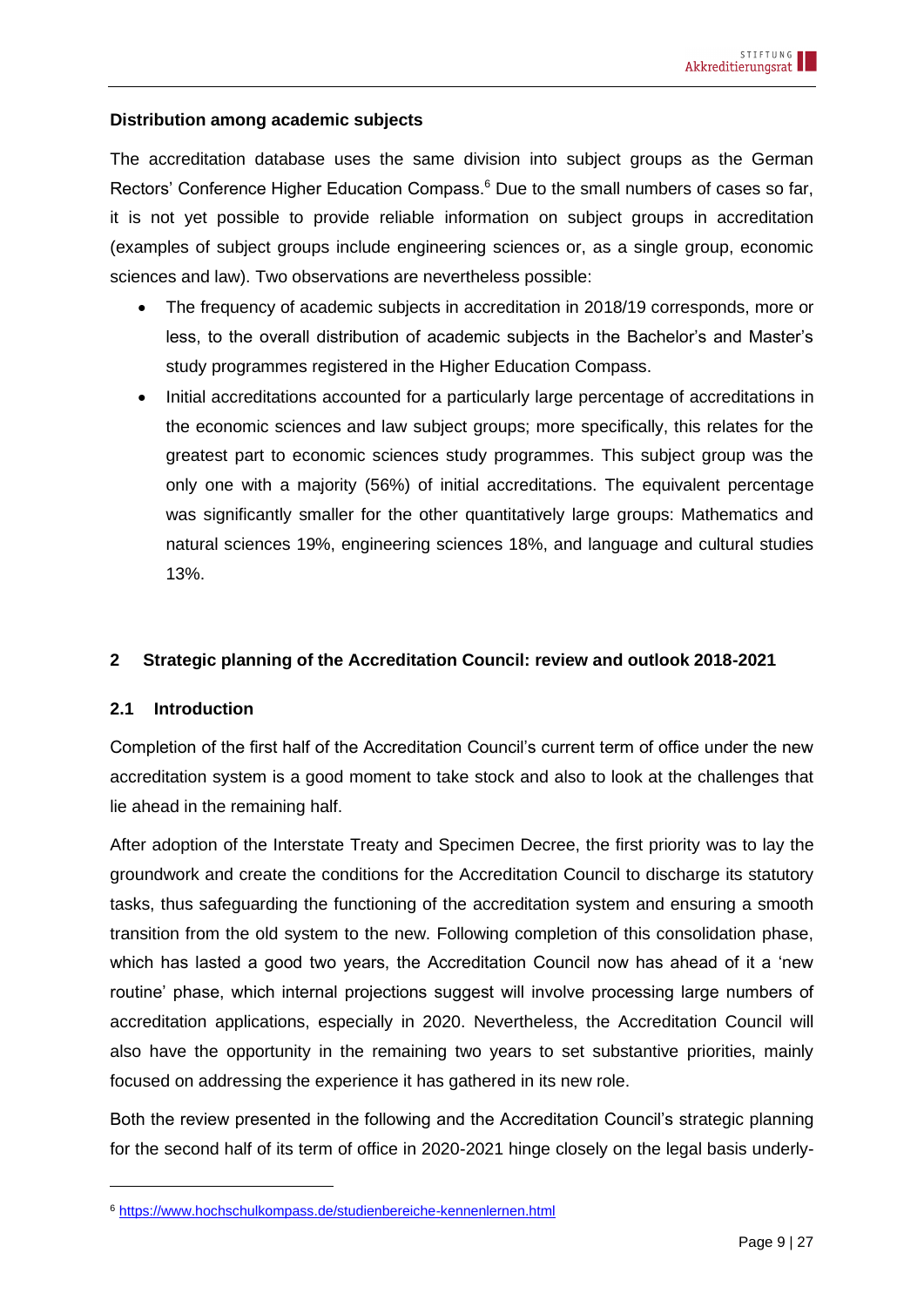ing the accreditation system and the Accreditation Council and on the Foundation's mission statement<sup>7</sup>.

# <span id="page-9-0"></span>**2.2 Completion of the consolidation phase**

With the entry into force of the Interstate Treaty on the Organisation of a Joint Accreditation System on 1 January 2018, the Accreditation Council now has the task of deciding on applications for the accreditation of study programmes or higher education institutions' internal QA systems and of laying the necessary groundwork for this purpose. A guiding factor in this process has been the Specimen Decree, which was adopted in December 2017 by the Standing Conference of Ministers of Education and Cultural Affairs and which 15 of the 16 states have now adopted in law in the form of decrees of their own.

In its constitutive meeting on 20 February 2018 (its 95th meeting all told), the Accreditation Council made the basic policy decision that rather than drawing up all-encompassing policy and planning papers, it would develop its strategy in a modular fashion based on the reality of administrative practice.

On the basis of this, the Accreditation Council has implemented a broad array of measures that are summarily presented by thematic area in the following.

**Authorisation of agencies:** On entry into force of the Interstate Treaty, the accreditation of agencies by the Accreditation Council was replaced by formal authorisation on the basis of an agency's listing in the European Quality Assurance Register for Higher Education (EQAR). The Accreditation Council adopted a procedure for authorisations on 20 February 2018 and, at the same time, granted all EQAR-listed agencies that were accredited as of 31 December 2017 the authorisation to conduct accreditations under the new legal framework.

**Revision of the internal legal basis:** The new legal framework in conjunction with the Accreditation Council's new tasks made it necessary to revise the Statutes and the rules of procedure both of the Accreditation Council and of the Foundation Council. The Statutes and rules of procedure entered into force at the end of 2018.

August 2018 saw the entry into force of the fee schedule adopted by the Accreditation Council to implement the provision in article 3 (6) of the Interstate Treaty on the charging of fees for the conduct of accreditations.

<sup>7</sup> <https://www.akkreditierungsrat.de/de/stiftung-akkreditierungsrat/leitbild/leitbild>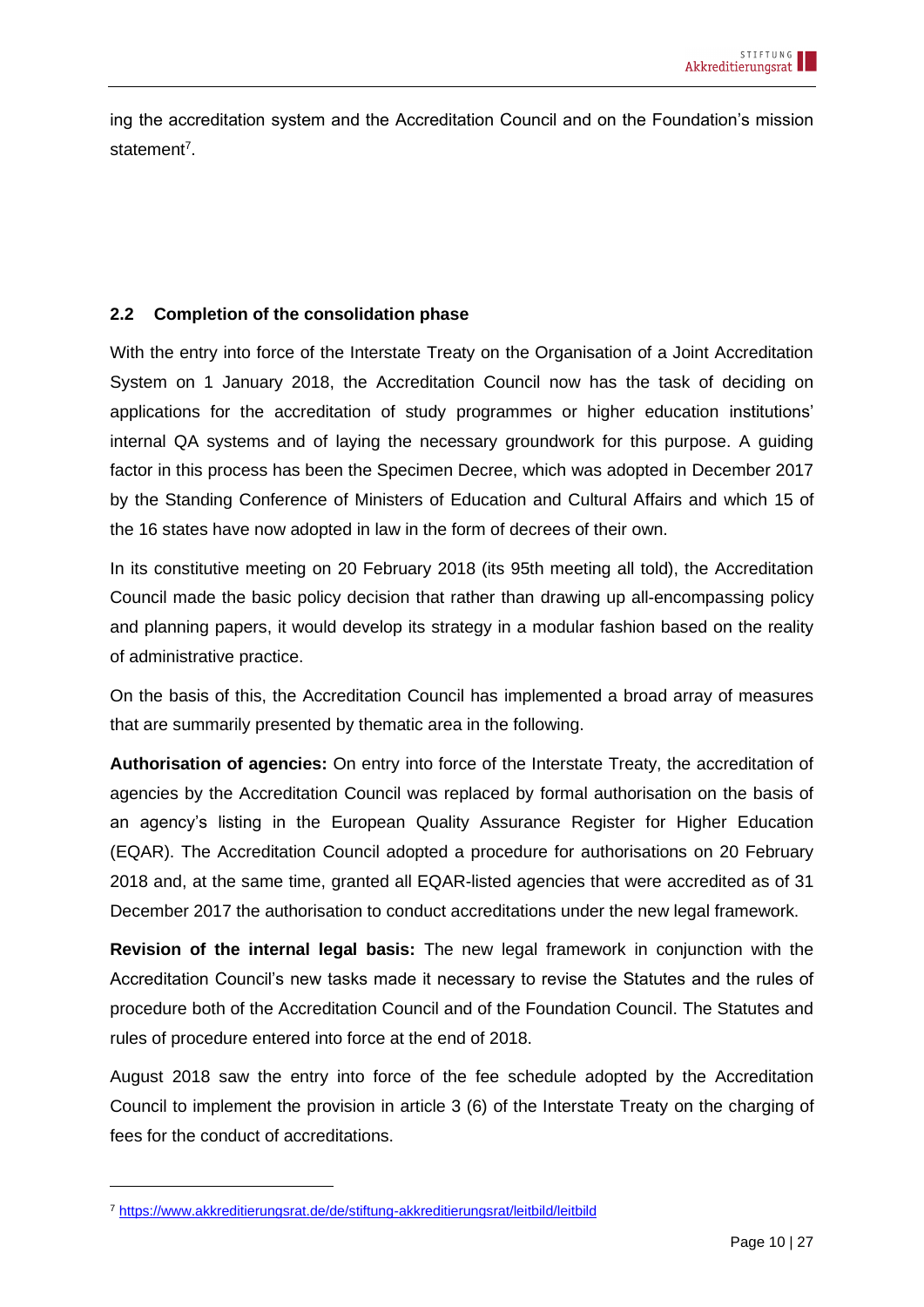The Foundation Accreditation Council is bound by the Standards and Guidelines for Quality Assurance in the European Higher Education Area (ESG) (see Mission Statement). With reference to ESG Standard 2.7, the Accreditation Council adopted an appeals procedure and established an Appeals Commission in February 2019. The latter is composed of three external members: a professorial member, a student member and a member proposed by the agencies. The Appeals Commission consults on objections and appeals and submits recommendations for resolutions of the Accreditation Council for final decision.

**Adoption of specified report structures:** For efficient processing of accreditation reports from currently ten accreditation agencies, the Interstate Treaty and the Specimen Decree provide for the Accreditation Council to specify a uniform structure for accreditation reports. The report structures were adopted by the Accreditation Council in mid-2018 and are now used by higher education institutions as guidance for their self-evaluation reports and by agencies for reporting.

**Establishment of a digital application processing system:** The Foundation Accreditation Council commits itself in its mission statement to the goal of carrying out accreditation procedures quickly, reliably, on time and transparently, from application to decision. In the process, the administrative workload for higher education institutions and agencies is to be kept to a minimum.

The large number of accreditation applications to be processed by the Accreditation Council made it essential to introduce an end-to-end digital application system combined with a database that complies with the legal requirements for publishing accreditation decisions. In the run-up to ratification of the Interstate Treaty, the Accreditation Council launched a European call for tenders in 2017 and, following completion of the contract award procedure and working on the basis of the draft Interstate Treaty and draft Specimen Decree, began to develop an application system with the contracted IT provider. The Electronic Information and Application System (ELIAS) began trial operation in late 2018, with regular operation following in June 2019. Since then, all incoming accreditation applications have been processed, documented, published and archived in fully digital form and in compliance with data protection law. ELIAS being a complex system, a number of features nevertheless still need to be implemented and adjustments made. Three sprints are planned for this purpose in 2020 with a corresponding allocation of financial resources.

**Application management:** The continuously growing numbers of accreditation applications to be processed over the past two years made it necessary to streamline internal processes. Specific measures taken in this connection include:

• Introduction of a rapporteur system: For each application, a rapporteur is designated who is a professorial member of the Accreditation Council with close ties to the sub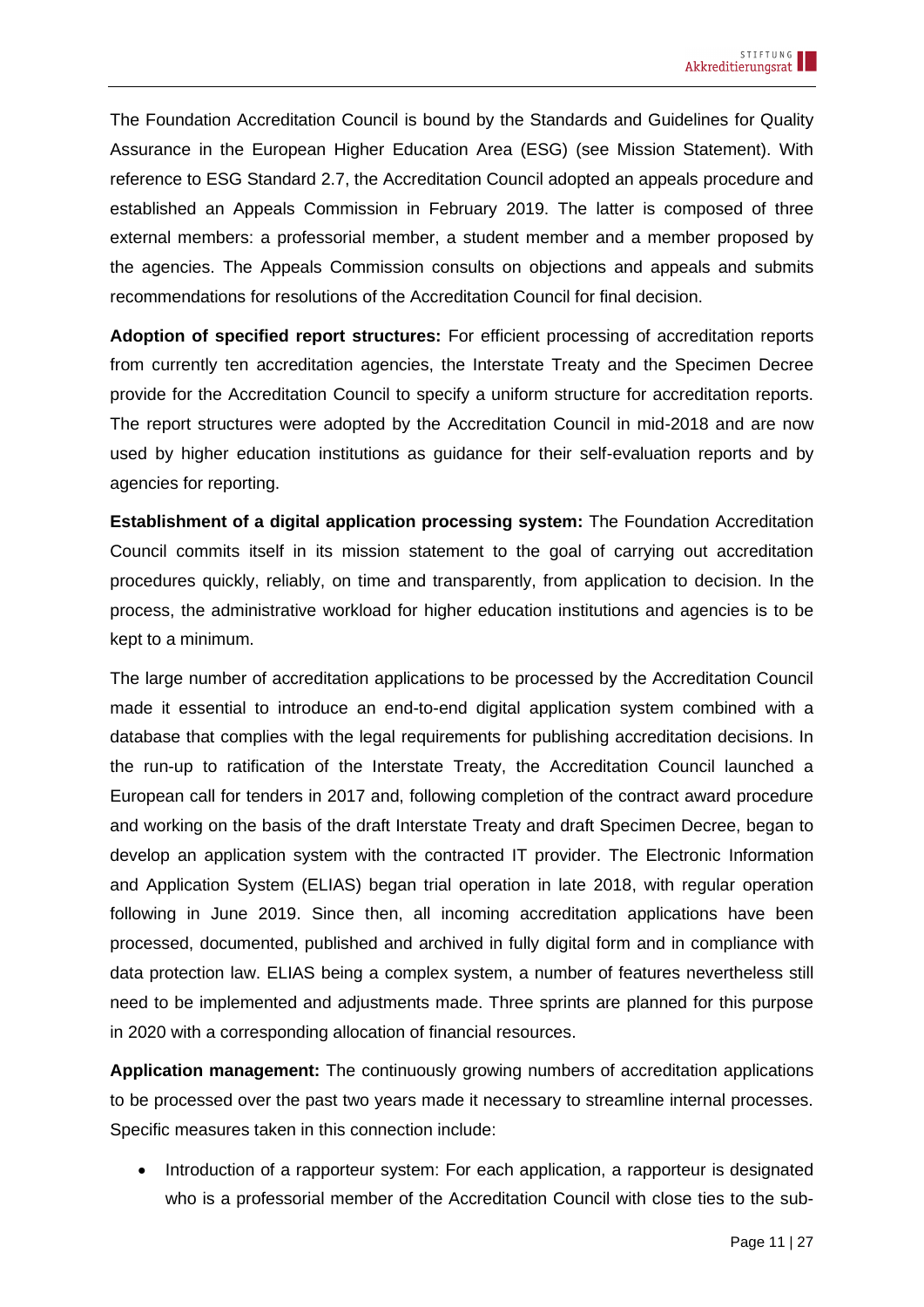ject involved. The rapporteur makes a preliminary assessment of the agency's and the review panel's accreditation proposals and is available to the remaining members, the Board and Head Office for questions on the accreditation and the submitted documents.

- En-bloc voting: Applications with accreditation proposals that the rapporteurs and the Head Office staff involved consider to be wholly reasonable, and for which no further need for consultation is raised, are voted on en bloc. This enables the Accreditation Council to devote sufficient time, despite the large numbers of applications, to consultation on contentious cases or complex accreditations.
- Advance notice of need for consultation: The members of the Accreditation Council are asked to give notice of any need for consultation in advance of meetings so that suitable preparations can be made. The Head Office staff involved can then specifically prepare for questions on the matter. This measure, too, results in more efficient consultation on applications in meetings.
- In preparation for meetings, members of the Accreditation Council receive an executive summary, prepared by Head Office, containing an overview of all applications together with accreditation proposals, dissenting assessments by rapporteurs or by the Head Office staff involved, and the main substance of decisions.
- Digital voting tool: A digital voting tool used in Accreditation Council meetings records the voting results, taking into account the double weighting carried by the votes of the higher education representatives in accreditation decisions.
- Supporting Committee: At its December meeting, the Accreditation Council appointed a Supporting Committee comprising representatives of all member groups. The Accreditation Council can refer questions of principle or specific topics to the Supporting Committee for preparation for the next Accreditation Council meeting. This reduces the time required for meetings without delegating responsibility.

**Reliable and transparent procedures:** In the first section of the explanatory memorandum to the Interstate Study Accreditation Treaty, compatibility with the Standards and Guidelines for Quality Assurance in the European Higher Education Area (ESG) is cited as one of the guiding principles for the Treaty. The prominence given in the ESG to standards for reliable and transparent procedures based on criteria that are interpreted consistently and are evidence-based (ESG 2.5) is reflected in the Accreditation Council's mission statement:

"The Foundation Accreditation Council is committed to ensuring that accreditations are carried out by the Accreditation Council quickly, reliably, on time and transparently, from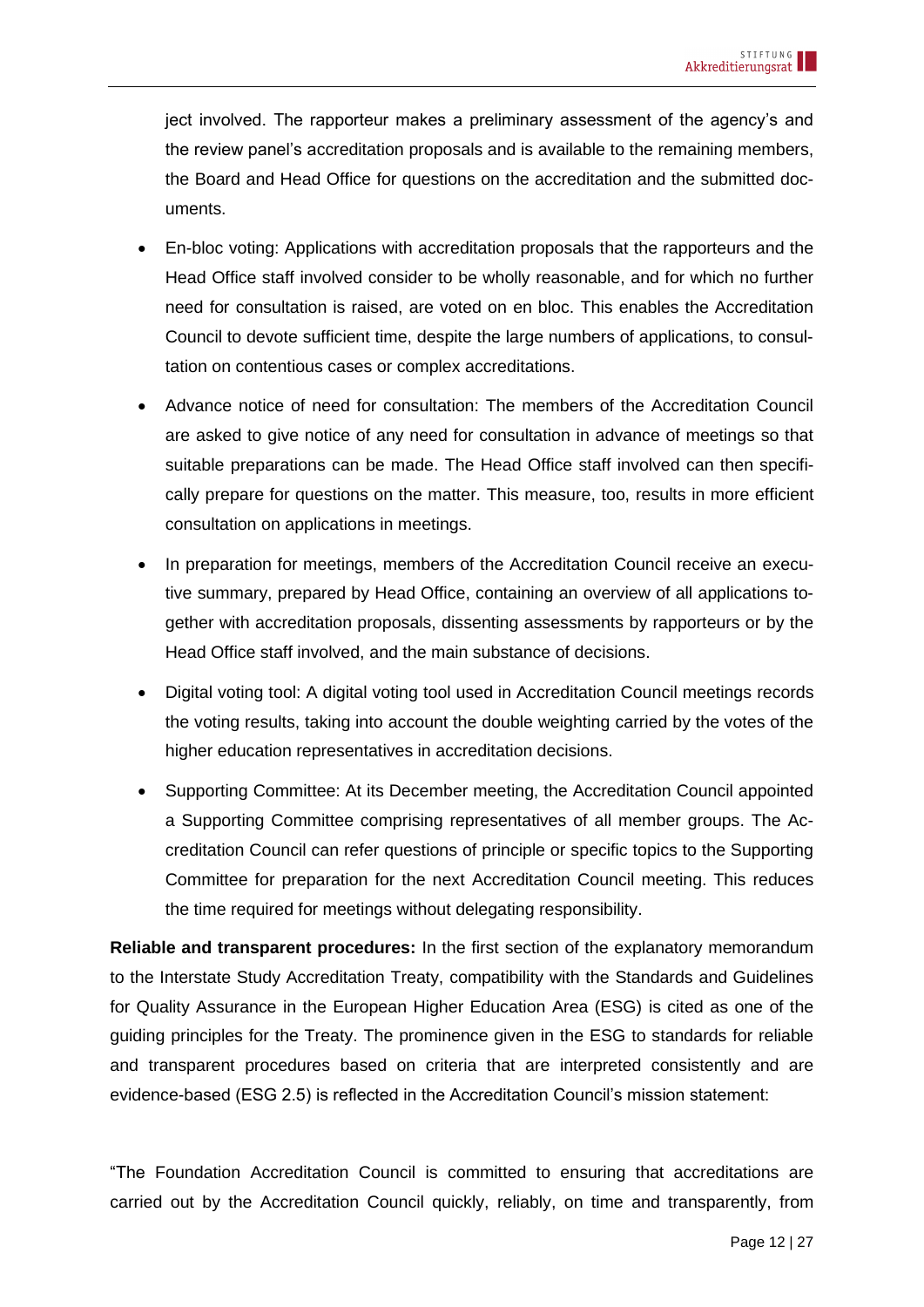application to decision. In the process, the administrative workload for higher education institutions and agencies is to be kept to a minimum."

The Accreditation Council has adopted a number of additional resolutions based on this objective. These resolutions do not presume to compete with the Interstate Treaty and the states decrees that form the sole legal basis for the activities of the Foundation Accreditation Council. Nevertheless, higher education institutions and agencies proved in practice to need substantial clarification and information in various areas, making it necessary for the Accreditation Council to issue interpretation and application guidance.

All resolutions set out in the following aim to ensure consistent application processing and decision-making, to enhance process efficiency within the Foundation Accreditation Council and to promote dialogue and collaboration in a spirit of partnership among all involved (see Mission Statement).

- Reporting obligations for system-accredited higher education institutions (24 September 2018). $8$  This resolution explains the requirements that system-accredited higher education institutions must take into account when entering their internal accreditations into the database of accredited study programmes.
- Size of review panels in cluster accreditations (21 March 2019).<sup>9</sup> This resolution interprets the rules contained in the Specimen Decree on the composition of review panels in cluster accreditations, in particular with regard to the ratio between the groups represented on a review panel.
- Preliminary quidance for the preparation of accreditation reports  $(21 \text{ March } 2019)^{10}$ This resolution is primarily addressed to reviewers and agencies and is based on experience gained by the Accreditation Council in processing the first accreditation applications. It explains what the Accreditation Council expects of accreditation reports as the basis for its accreditation decisions.
- Guidelines for quality reports by system-accredited higher education institutions (17 September 2019).<sup>11</sup> In this resolution, the Accreditation Council addressed a consid-

9

11

<sup>8</sup>

[https://www.akkreditierungsrat.de/sites/default/files/downloads/2019/AR\\_Beschluss\\_Berichtspflichten%20f%C3%](https://www.akkreditierungsrat.de/sites/default/files/downloads/2019/AR_Beschluss_Berichtspflichten%20f%C3%BCr%20systemakkreditierte%20Hochschulen_2018-09-24_Drs.%20AR%20108-2018.pdf) [BCr%20systemakkreditierte%20Hochschulen\\_2018-09-24\\_Drs.%20AR%20108-2018.pdf](https://www.akkreditierungsrat.de/sites/default/files/downloads/2019/AR_Beschluss_Berichtspflichten%20f%C3%BCr%20systemakkreditierte%20Hochschulen_2018-09-24_Drs.%20AR%20108-2018.pdf)

[https://www.akkreditierungsrat.de/sites/default/files/downloads/2019/AR\\_Beschluss\\_Groesse\\_der\\_Gutachtergrem](https://www.akkreditierungsrat.de/sites/default/files/downloads/2019/AR_Beschluss_Groesse_der_Gutachtergremien_in_Buendelverfahren_2019-03-21_Drs._AR_35-2019.pdf) [ien\\_in\\_Buendelverfahren\\_2019-03-21\\_Drs.\\_AR\\_35-2019.pdf](https://www.akkreditierungsrat.de/sites/default/files/downloads/2019/AR_Beschluss_Groesse_der_Gutachtergremien_in_Buendelverfahren_2019-03-21_Drs._AR_35-2019.pdf) 10

[https://www.akkreditierungsrat.de/sites/default/files/downloads/2019/AR\\_Beschluss\\_Vorlaeufige\\_Orientierungshin](https://www.akkreditierungsrat.de/sites/default/files/downloads/2019/AR_Beschluss_Vorlaeufige_Orientierungshinweise_fuer_die_Erstellung_von_Akkreditierungsberichten_2019-03-21_Drs._AR_36-2019.pdf) weise fuer die Erstellung von Akkreditierungsberichten 2019-03-21 Drs. AR 36-2019.pdf

[https://www.akkreditierungsrat.de/sites/default/files/downloads/2019/AR\\_Beschluss\\_Hinweise%20f%C3%BCr%2](https://www.akkreditierungsrat.de/sites/default/files/downloads/2019/AR_Beschluss_Hinweise%20f%C3%BCr%20Qualit%C3%A4tsberichte%20systemakkreditierter%20Hochschulen_2019-09-17_Drs.%20AR%2085-2019.pdf) [0Qualit%C3%A4tsberichte%20systemakkreditierter%20Hochschulen\\_2019-09-17\\_Drs.%20AR%2085-2019.pdf](https://www.akkreditierungsrat.de/sites/default/files/downloads/2019/AR_Beschluss_Hinweise%20f%C3%BCr%20Qualit%C3%A4tsberichte%20systemakkreditierter%20Hochschulen_2019-09-17_Drs.%20AR%2085-2019.pdf)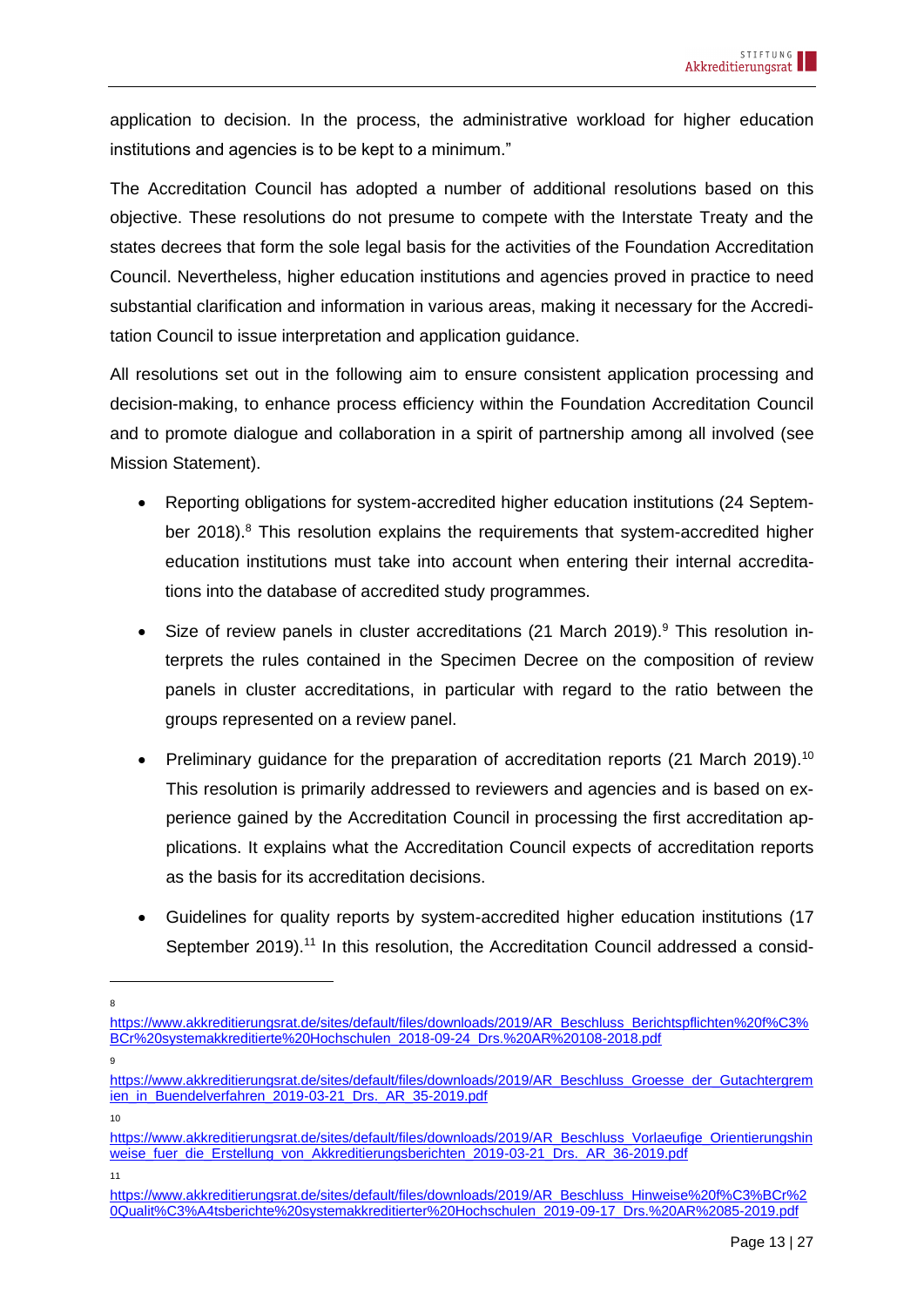erable lack of uniformity in reporting by system-accredited higher education institutions. To ensure consistent reporting within the accreditation system, the Accreditation Council considered it necessary to interpret the relevant rules in the Specimen Decree – section 29 sentence 3 and section 18 (4), specifying requirements for documentation of assessments and for publication by system-accredited higher education institutions – and to issue guidance on quality reports.

• Automatic extension of previous accreditation for the duration of the accreditation procedure (22 November 2019).<sup>12</sup> To ensure unbroken accreditation in cases where the accreditation decision was made after a previous accreditation expired, the Accreditation Council formerly granted accreditation with retroactive effect from expiry of the previous accreditation. This could result in a study programme that was not reaccredited until some time after the previous accreditation expired being left temporarily unaccredited pending the Accreditation Council's decision. In response to this issue, which was raised by numerous higher education institutions, the Accreditation Council adopted the resolution here referred to, thus providing higher education institutions with a pathway for extension provided that applications are made on time.

To provide information on new decisions and all procedural requirements for application, the Accreditation Council has developed an FAQ page<sup>13</sup> and recently also began to communicate online via its public Twitter channel<sup>14</sup>, notably with links to new or otherwise interesting information on the Accreditation Council website.

**Rules of Procedure for Alternative Accreditation Procedures:** Section 34 of the Specimen Decree specifies the requirements for alternative accreditation procedures and contains a mandate to the Accreditation Council to develop rules of procedure for them. The Accreditation Council adopted rules of procedure<sup>15</sup> in summer 2019 with the aim of facilitating the processing of alternative accreditation procedures without restricting the latitude that the lawmakers intended for this category of procedure.

**Quality management:** As an organisation for external quality assurance in higher education, the Foundation Accreditation Council is committed to the principle of internal and external quality assurance of its own work. The Accreditation Council adopted a quality management

12

[https://www.akkreditierungsrat.de/sites/default/files/downloads/2019/AR\\_Beschluss\\_Automatische\\_Verlaengerun](https://www.akkreditierungsrat.de/sites/default/files/downloads/2019/AR_Beschluss_Automatische_Verlaengerung_Akkreditierungsfristen_2019_11_22_Drs.%20AR%20107-2019.pdf) [g\\_Akkreditierungsfristen\\_2019\\_11\\_22\\_Drs.%20AR%20107-2019.pdf](https://www.akkreditierungsrat.de/sites/default/files/downloads/2019/AR_Beschluss_Automatische_Verlaengerung_Akkreditierungsfristen_2019_11_22_Drs.%20AR%20107-2019.pdf)

<sup>13</sup> <https://www.akkreditierungsrat.de/de/faq>

<sup>14</sup> <https://twitter.com/stiftungar>

<sup>15</sup>

[https://www.akkreditierungsrat.de/sites/default/files/downloads/2019/AR\\_Beschluss\\_Verfahrensordnung\\_Alternati](https://www.akkreditierungsrat.de/sites/default/files/downloads/2019/AR_Beschluss_Verfahrensordnung_Alternative_Akkreditierungsverfahren_2019-06-04_Drs._AR_63-2019.pdf) [ve\\_Akkreditierungsverfahren\\_2019-06-04\\_Drs.\\_AR\\_63-2019.pdf](https://www.akkreditierungsrat.de/sites/default/files/downloads/2019/AR_Beschluss_Verfahrensordnung_Alternative_Akkreditierungsverfahren_2019-06-04_Drs._AR_63-2019.pdf)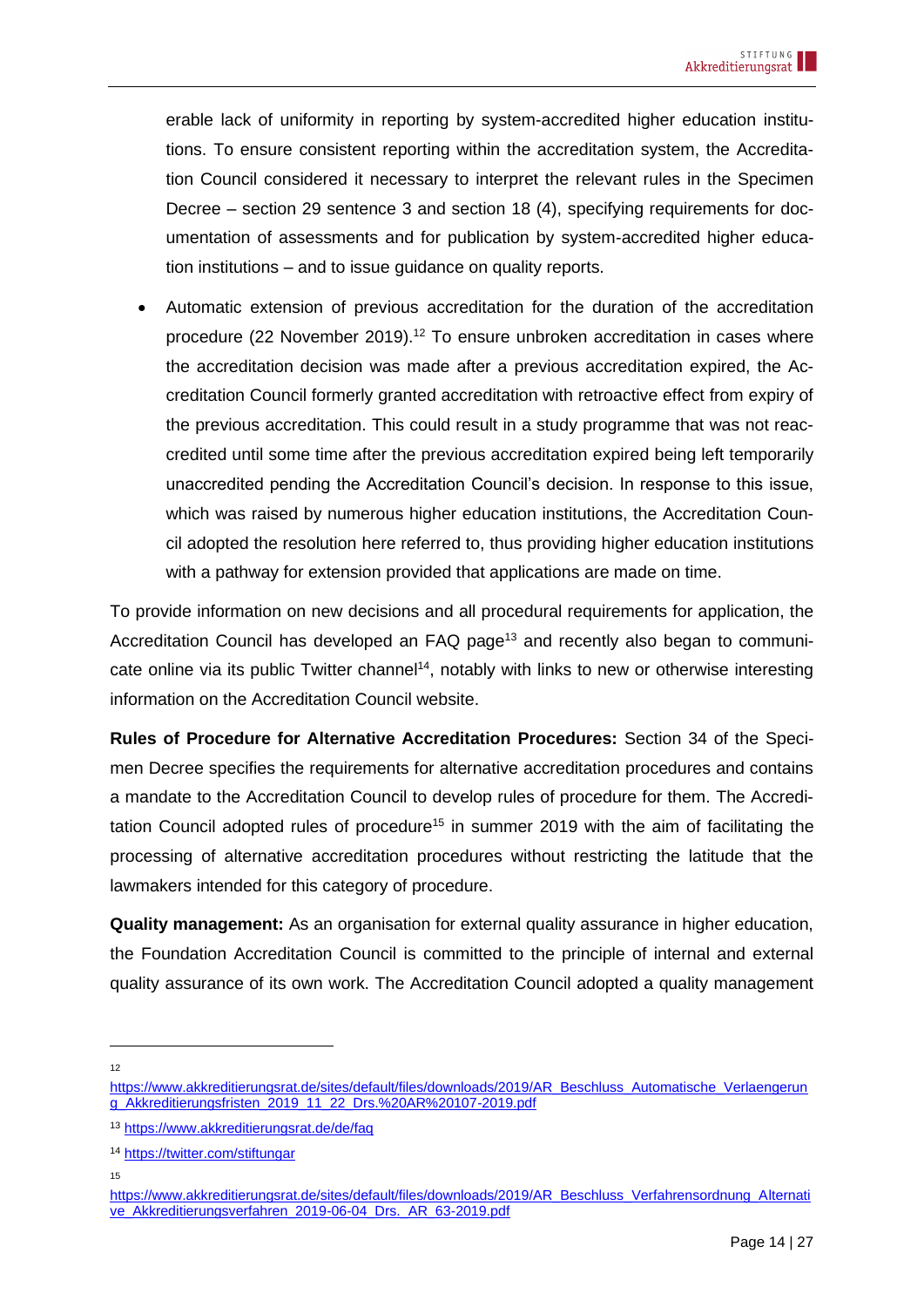system<sup>16</sup> in September 2019 that specifies the quality cycles and responsibilities for processing structured and unstructured feedback. At the centre of this system is the Foundation's objective, as stated in its mission statement, of reflecting on the performance of its tasks and regularly evaluating feedback from higher education institutions and agencies so that the findings can be used in further developing the quality assurance system and application procedures on the basis of experience.

Provision is also to be made in ELIAS for higher education institutions to give feedback on procedure quality from their own perspective as input to the Accreditation Council's quality assurance process.

**Code of conduct:** The Foundation Accreditation Council commits in its mission statement to ensuring that accreditation decisions are made independently of third parties and that suitable measures are taken to prevent any conflicts of interest. To this end, in February 2019, the Accreditation Council adopted a code of conduct for members, substitute members and permanent quests of the Accreditation Council,<sup>17</sup> specifying rules on the disclosure and handling of conflicts of interest.

**Quality development:** In its mission statement, the Foundation Accreditation Council states that it is committed to academic freedom and the autonomy of higher education institutions and sees higher education institutions as the bearers of the primary responsibility for quality in teaching and learning. With this in mind, rather than releasing them from their responsibility for quality by means of minute scrutiny, accreditation can also be understood above all as supporting higher education institutions by providing impetus to reflect on their activities and to initiate a continuous process of quality development. Accreditation provides higher education institutions with the opportunity to subject this process to peer review and demonstrate that they indeed do assume responsibility for quality in teaching and learning. The Accreditation Council has already instituted a number of measures for sharper focus on quality development.

• Quality development award: The explanatory memorandum to the Specimen Decree notes with regard to section 24 that review reports may also give recommendations for quality development of a study programme or quality management system that are directed at quality improvements going beyond the standards to be applied by the Accreditation Council in accreditation. Review reports may also name best-practice models for study programmes. In response to this, the Accreditation Council introduced a quality development award that is to be conferred for the first time at its

<sup>16</sup> [https://www.akkreditierungsrat.de/de/stiftung-akkreditierungsrat/qualitaetsmanagement/qualitaetsmanagement](https://www.akkreditierungsrat.de/de/stiftung-akkreditierungsrat/qualitaetsmanagement/qualitaetsmanagement-der-stiftung)[der-stiftung](https://www.akkreditierungsrat.de/de/stiftung-akkreditierungsrat/qualitaetsmanagement/qualitaetsmanagement-der-stiftung)

<sup>17</sup> <https://www.akkreditierungsrat.de/de/stiftung-akkreditierungsrat/verhaltenskodex/verhaltenskodex>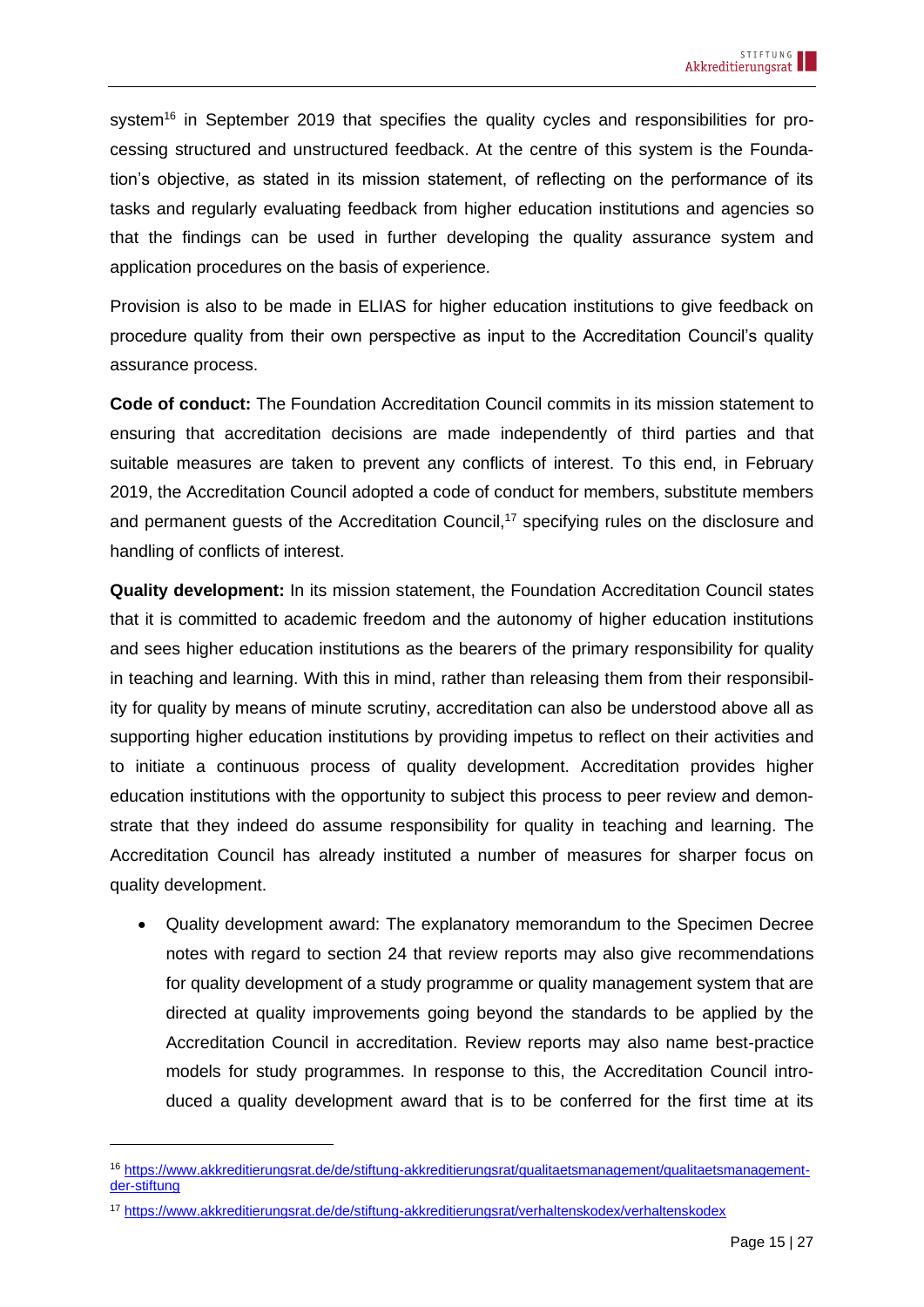103rd meeting. The award will single out best practices in higher education quality development at the level of study programmes and QA systems that can serve as inspiration for other higher education institutions. It presupposes implementation of the Specimen Decree adopted by the states and hence accreditation under the new legal framework.

• Quality dialogue: Based on the goal articulated in the Foundation's mission statement of promoting dialogue between all involved in the accreditation system, the Accreditation Council seeks to discuss selected issues relating to teaching and learning in dialogue with higher education institutions and other stakeholders, in order both to enhance the Accreditation Council's own expertise and to raise awareness of the issues among those involved in assessment.

The first quality dialogue took place in autumn 2019 and addressed the relationship between academic further education and accreditation. Further education courses are capable of accreditation when they take the form of study programmes. Other forms of further education courses can be covered by system accreditation.

• Section on quality development in accreditation reports: The specified report structure provides for a separate section of the accreditation report in which reviewers are asked to assess the further development of the study programme over the accreditation period and how any recommendations have been implemented. Initial experience with this cross-cutting section on quality development is positive; it gives the review panel scope to bring out specific points.

**Office space and staffing:** Enabling the Foundation Accreditation Council to perform its significantly increased responsibilities required changes to the institutional framework and the provision of adequate staffing and funding. The states substantially increased the Foundation's funding at its request and the Foundation Council adopted a new fee schedule that adequately reflects the work to be performed by the Foundation in processing applications.

This made it possible to appoint four additional programme managers and an additional administrative assistant, and to create an additional part-time secretarial position. The Foundation was also able to rent two additional floors in the existing building.

### <span id="page-15-0"></span>**2.3 Priorities and development potential for 2020/21**

With the completion of the consolidation phase, the Foundation Accreditation Council has done the groundwork for it to fulfil the tasks assigned to it under the Interstate Treaty. The following three work priorities are set for the second half of the current term of office: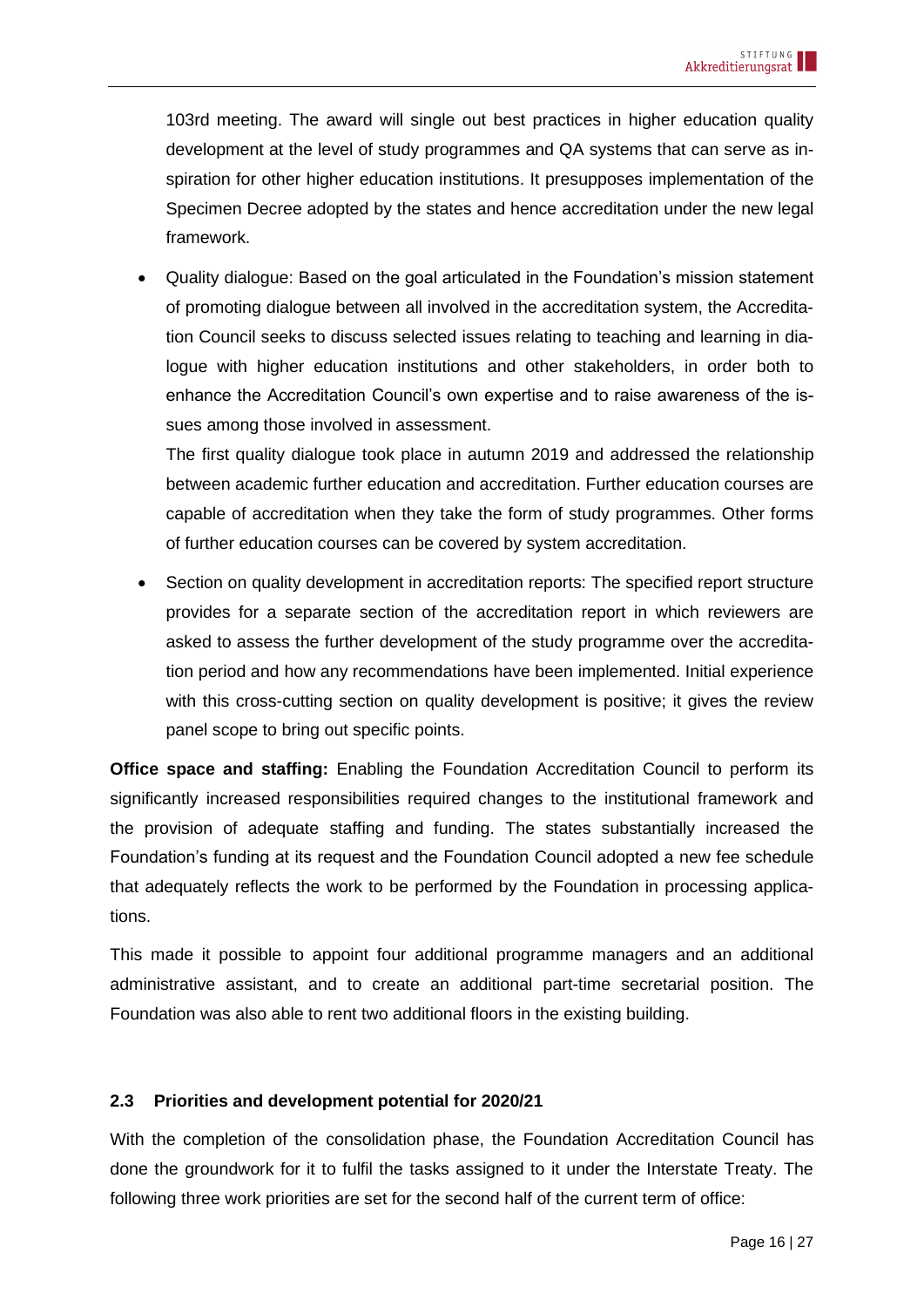### **Work priority 1: Handling the expected volume of applications**

Internal calculations based on the data in the accreditation database indicate that applications for the accreditation of some 1,600 study programmes will be received in the course of 2020 (large numbers of applications for system accreditation are not expected until 2021). This necessitates further process optimisation. The following measures have been taken and in part already implemented:

- To make the best use of limited meeting time, filtering measures have been developed to enable applications for which no consultation is needed to be voted on en bloc while ensuring observance of the rules on abstention for conflicts of interest.
- The Rules of Procedure will be reviewed with a view to further efficiency improvements in the light of experience on voting in meetings to date.
- Accreditation reports are the main basis for the Accreditation Council's accreditation decisions. To arrive at a better mutual understanding of what accreditation reports should contain, close dialogue is needed between the Accreditation Council and the agencies responsible for the reports. A working meeting for programme managers from agencies and the Accreditation Council Head Office to share experience is planned for the end of March 2020.
- The goal of improved communication is also served by the Accreditation Council's first video on the topic of accreditation reports, which is to be published in the near future.

To increase the quality of data in the Accreditation Council's database and provide higher education institutions with technical support in the application process, the Accreditation Council has started to provide free workshops on the use of ELIAS organised by the Head Office database team. The first workshop took place in 2019 and another is scheduled for 5 March 2020. Due to popular demand, two more workshops are planned for May 2020 and others may follow.

• The Database 2021 project aims to improve data quality in the accreditation database, particularly for combined study programmes. This will also facilitate the submission and processing of applications.

### **Work priority 2: Systematic reflection on the Accreditation Council's own work**

The Foundation Accreditation Council articulates in its mission statement the objective of reflecting on the performance of its tasks and regularly evaluating feedback from higher education institutions and agencies so that the findings can be used in further developing the quality assurance system and application procedures on the basis of experience.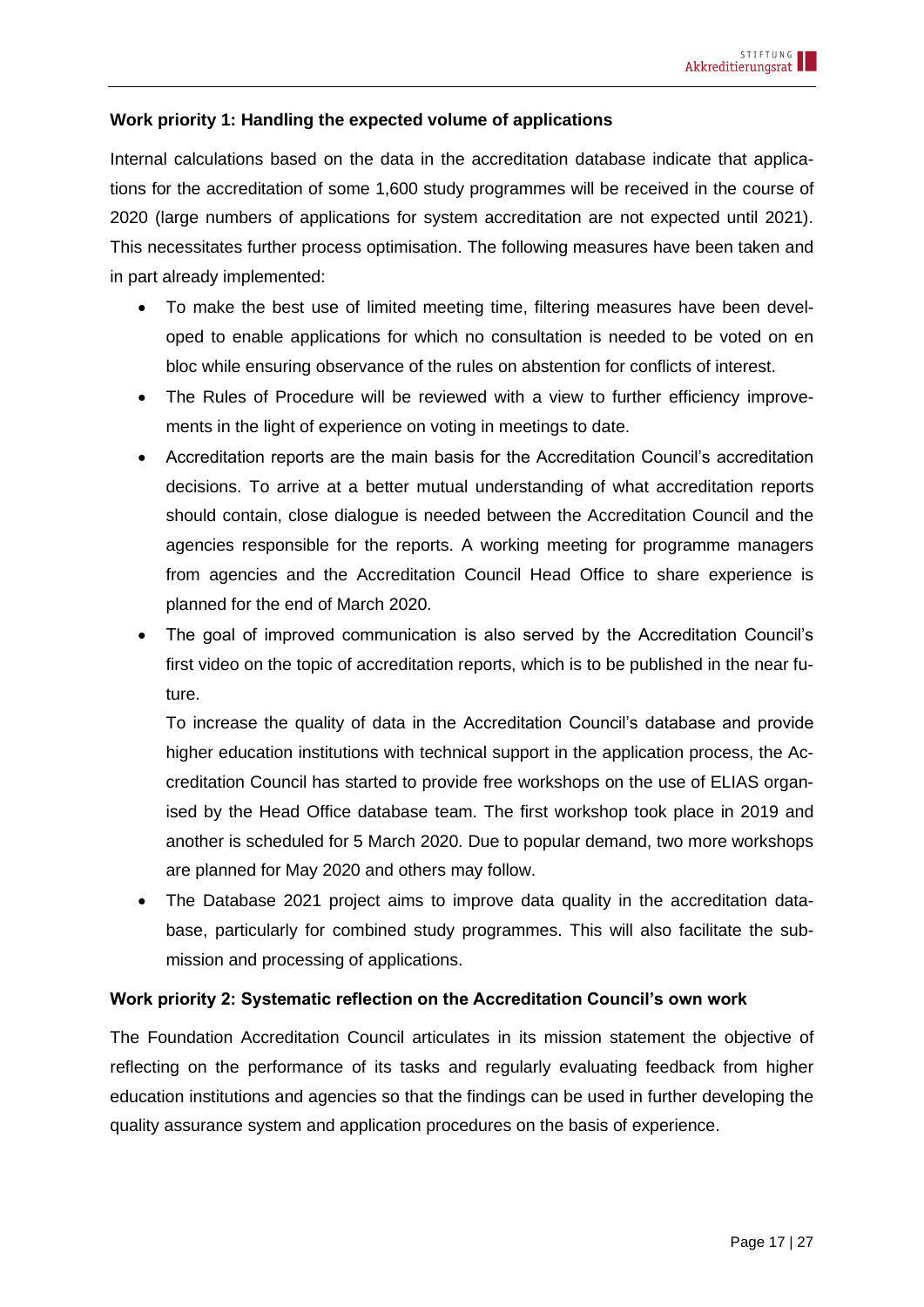This is the purpose of a reflection congress planned for mid-2021. The thematic analysis of conditions imposed in accreditations (see [1.1\)](#page-3-1) is also to be continued and further disaggregated.

One product of this work will consist of suggestions to the states for revision of their decrees. This task is assigned to the Accreditation Council in article 5 (3) no. 6 of the Interstate Treaty.

### **Work priority 3: Evaluation of the Foundation in the European context**

Under the Interstate Treaty, the Foundation is to be evaluated for the first time five years after the Treaty's entry into force. The multiple references to the European Standards and Guidelines (ESG) in the explanatory memoranda to the Interstate Treaty and the Specimen Decree make it logical for the evaluation of the Foundation to be combined with the review for compliance under the new accreditation system with the standards agreed at European level, and for the evaluation to be carried out in the course of an ENQA review. With a site visit planned for late 2021, it is expected that the review findings will be presented in 2022, thus enabling the project to be completed within the specified five-year period. The findings can be taken into account in the new term of office of the Accreditation Council from 2022 and used by the states in their evaluation of the Specimen Decree.

# <span id="page-17-0"></span>**3 Accreditation decisions in the Accreditation Council: Key considerations and issues**

The assessment areas covered in the following represent a selection of issues that the Accreditation Council has addressed in particular detail in 2018 and 2019. The selection is made expressly by way of example and is therefore non-exhaustive.

For all assessment areas, it should be noted that the primary source for the Accreditation Council's final decisions comprises the accreditation reports and the reviewers' accreditation proposals. Its decision-making role nevertheless means that the Accreditation Council has the task of developing a cross-cutting, consistent picture of the criteria under the decrees adopted by the states and of the meeting of those criteria. The considerations set out in the following aim to show the perspective from which Accreditation Council approaches the criteria concerned. Agencies are requested to pass on these considerations to reviewers so that the aspects involved are evaluated in the assessment procedure and this is reflected in review reports. Among other things, this is a key condition for further reducing the number of conditions imposed in accreditations.

### <span id="page-17-1"></span>**3.1 Teaching Staff assessment area**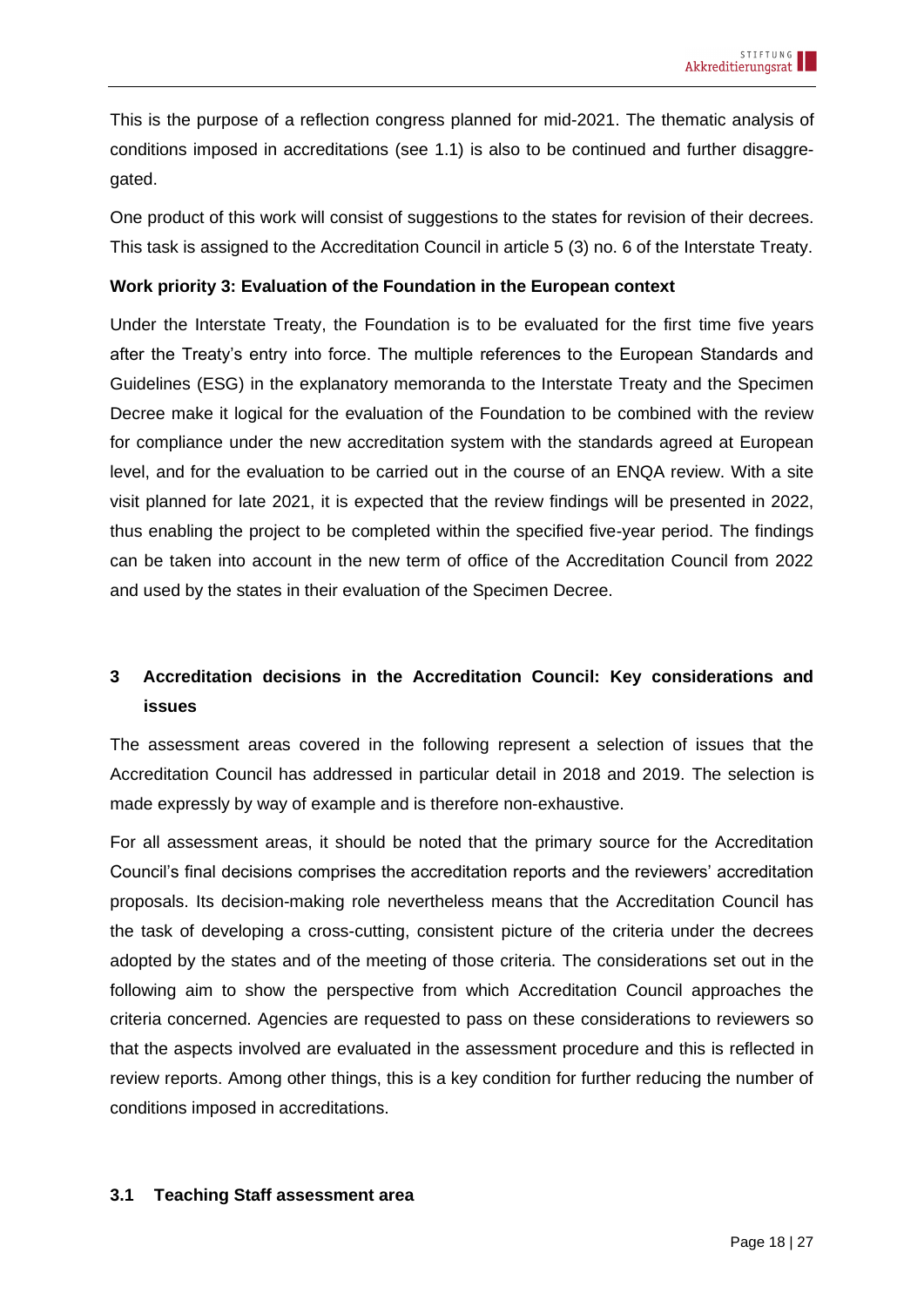### **Specimen Decree**

Section 12 (2), sentences 1-2: "The curriculum is implemented by sufficient teaching staff with appropriate specialist and methodical-didactic qualifications. The combination of research and teaching is guaranteed in accordance with the profile of the type of higher education institution in particular through professors (main job) in both undergraduate and graduate study programmes."

### **Assessment criteria**

The Accreditation Council has addressed the various facets of the Teaching Staff assessment area at varying detail level in its plenary meetings. A particular focus was on quantitative supervision ratios, primarily in distance learning study programmes. At its 101st meeting in September 2019, the Accreditation Council referred this topic to the Supporting Committee to be addressed in greater depth. The Supporting Committee drafted recommendations in October 2019 that the Accreditation Council consulted on at its 102nd meeting in November 2019.

In line with the explanatory memorandum with regard to section 12 (2) sentences 1 and 2, the Accreditation Council, in its assessment, exercises "discretion depending on the concrete study programme". The shape taken by staffing policy in relation to the above-mentioned sections and subsections is therefore primarily the responsibility of the applicant higher education institution. Rather than assessing on a schematic basis as a matter of principle, the Accreditation Council thus always looks to the individual case, taking into account the specific circumstances of the study programme concept and the applicant higher education institution. The Accreditation Council expects the accreditation report to contain an evidencebased description and assessment of the individual case, above all, and in particular, with regard to the actual quantitative and qualitative staffing needs.

While this gives higher education institutions considerable latitude, the Accreditation Council's decisions are based on a number of fundamental considerations and assessment criteria:

- Qualitative assessment criteria
	- o Within the scope of the individual staffing policy, parts of a study programme that are constitutive of its profile can be covered by different professorships and/or delivered using curriculum imports and/or external collaborations. The planning approach therefore does not necessarily have to be based on a 'core professorship' behind the study programme.
	- $\circ$  In line with the explanatory memorandum, the Accreditation Council applies a flexible approach in interpreting the stipulation that the combination of research and teaching must be ensured "in particular" by full-time professors.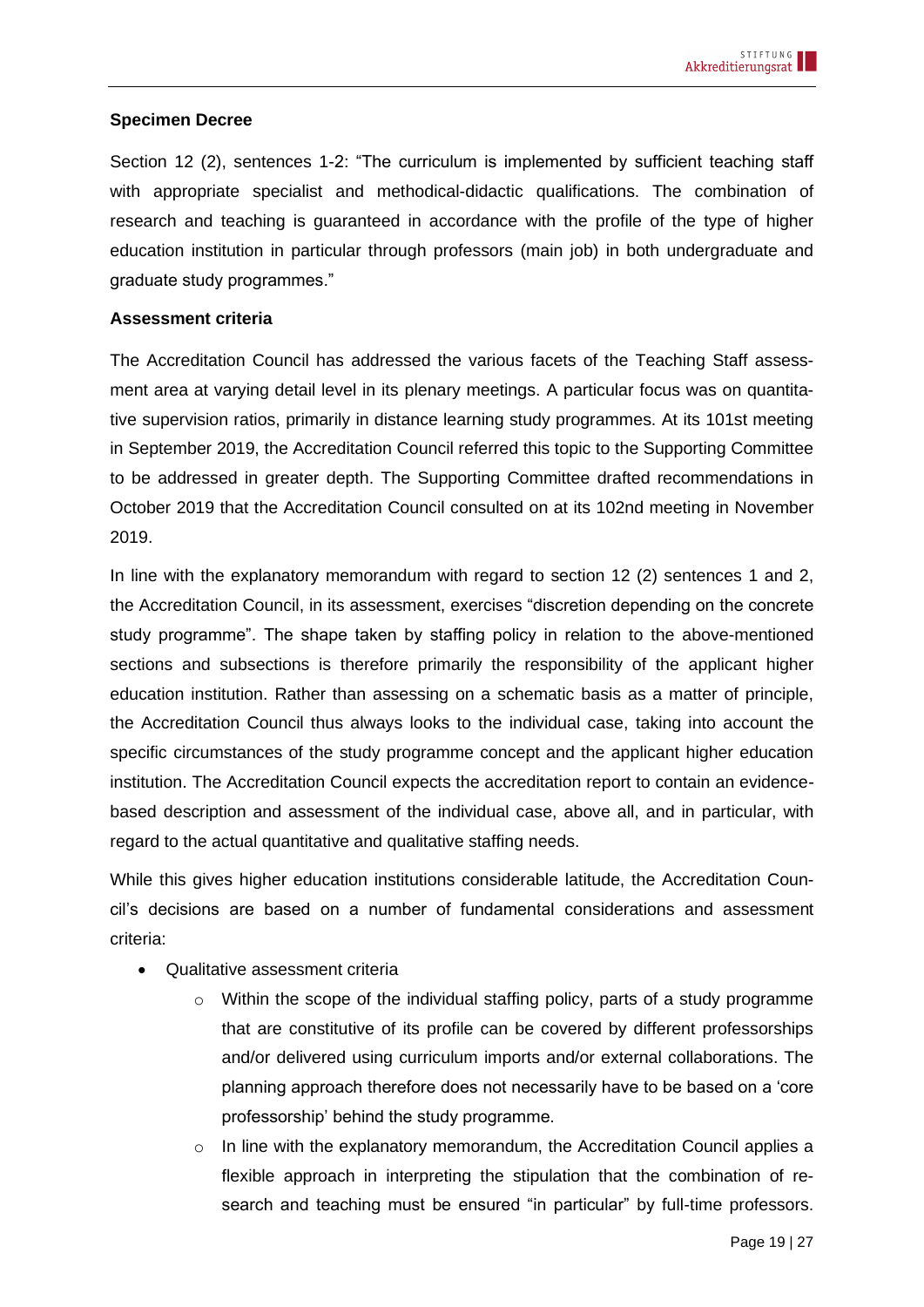Rather than assuming a minimum percentage of full-time (professorial) teaching staff, the Accreditation Council expects the higher education institution to show that, within the scope of its individual planning approach, it employs an "adequate number" of full-time professors in teaching as a rule.

- Quantitative assessment criteria
	- $\circ$  The supervision ratio in a study programme must be considered in its entirety having due regard to the form of study, and with distance learning programmes in particular must be assessed in context with other quality indicators. The professor/student supervision ratio is of little value on its own. In the opinion of the Accreditation Council, there are no rules of thumb or guide ranges for acceptable supervision ratios. Deviations from the 'norm' must however be discussed and assessed in detail.
- Structural assessment criteria
	- o In the accreditation of study programme concepts, the Accreditation Council considers it legitimate for recruitment not to be complete at the time of application and to be carried out over time with a view to later semesters.
	- o The individual planning approach must however be sufficiently final and cover at least the eight-year accreditation period. This results in the following expectations:
		- Professorships relevant to the study programme must be institutionally secure for at least eight years.
		- As parts of the curriculum are delivered as a rule by external (higher education or non-higher education) cooperation partners, the Accreditation Council expects to see evidence that these parts of the curriculum are contractually safeguarded for the accreditation period.
		- If recruitment is not complete at the time of application, the Accreditation Council expects a sufficiently final staffing plan with a timescale.

### **Practice regarding the imposition of conditions**

The Accreditation Council follows a number of basic considerations when formulating conditions:

• Any intervention in institutional staff planning must be kept to a minimum. The Accreditation Council therefore generally refrains from requiring the establishment of a specific professorship with a specific designation and instead requires suitable staff/professorial coverage for a specific thematic area relevant to the study programme's qualification profile.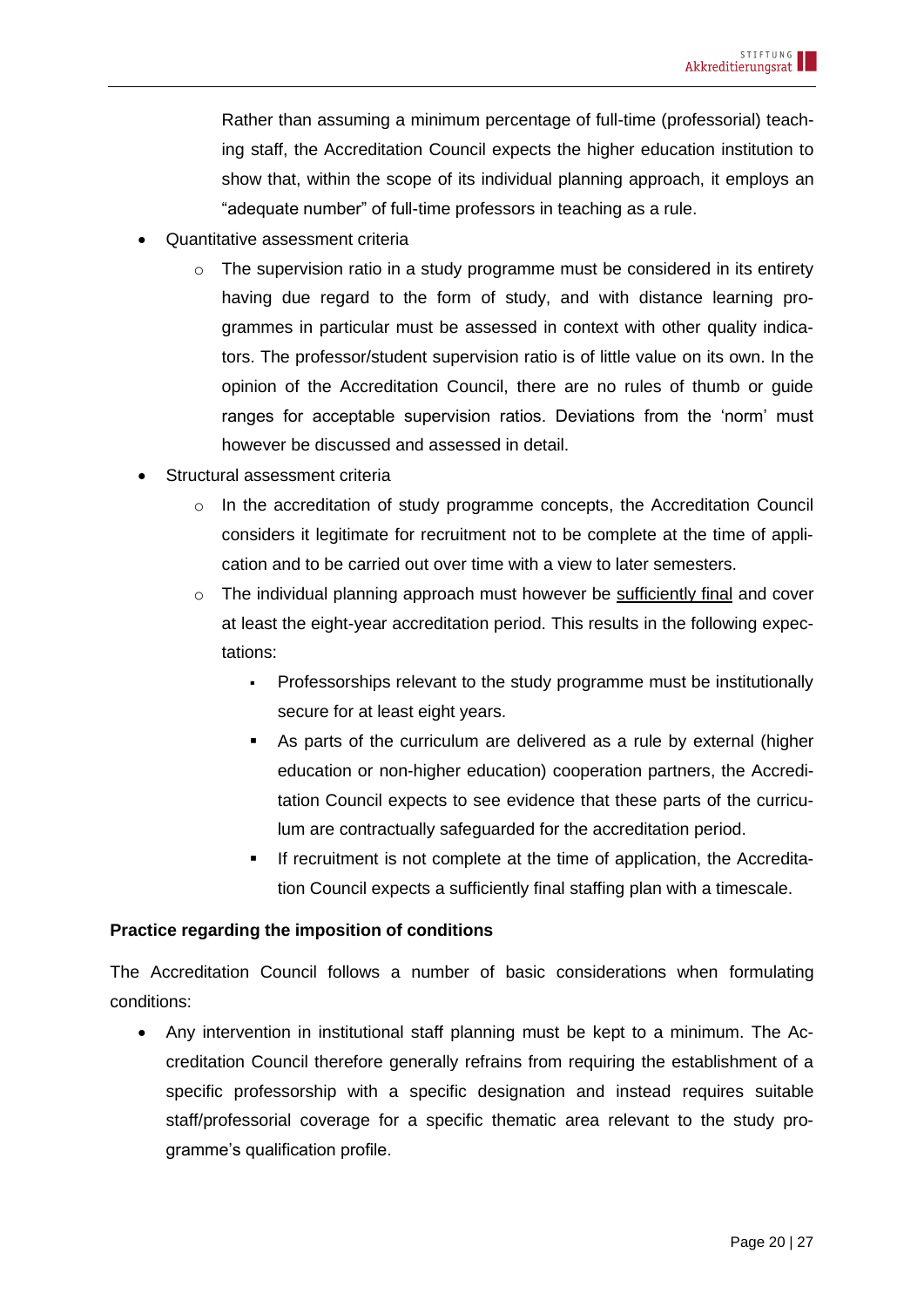• The Accreditation Council proceeds in the knowledge that filling a position and particularly appointing a professor can be a lengthy process whose timing cannot be precisely planned. It is therefore not considered practicable to impose a condition that a specific position has to be filled by a specific time. Depending on the individual case, the Accreditation Council may instead require, for example, evidence that a position has been advertised and/or a rough timescale for the recruitment procedure.

### <span id="page-20-0"></span>**3.2 Academic Success assessment area**

#### **Specimen Decree**

Section 14 sentences 1-3 of the Specimen Decree: "The study programme is subject to continuous monitoring that also involves students and graduates. Measures to ensure the academic success are derived on the basis of this monitoring. These are under constant review and the results are used for the further development of the study programme."

Explanatory memorandum to the Specimen Decree on section 14: The criteria to be assessed "comprise a closed loop with a regular review (clause 1), the introduction of measures based on the results of the review (clause 2) and a continuous monitoring of the success as well as use of the results for continued enhancement (clause 3). Suitable monitoring measures are in particular course evaluations, workload surveys or graduate surveys, though also statistical analyses of the study and examination progress and student/graduate statistics."

### **Study programme-related data**

In the opinion of the Accreditation Council, verifying compliance with this stipulation requires statistical data to be documented and assessed in the course of accreditation on, at minimum, the success rate, grade distribution and mean study programme duration.

#### **Assessment criteria**

The Accreditation Council and the Supporting Committee have addressed the collection and interpretation of statistical data in great depth. The Accreditation Council is aware that statistical data on academic success and mean study programme duration are not meaningful in themselves. Instead, they provide heuristic impetus for further analysis.

Low success rates and high mean study programme durations relative to the standard periods of study are *potential* indicators of structural problems in a study programme but must be assessed in each case in the overall context of the study programme and the relevant academic discipline.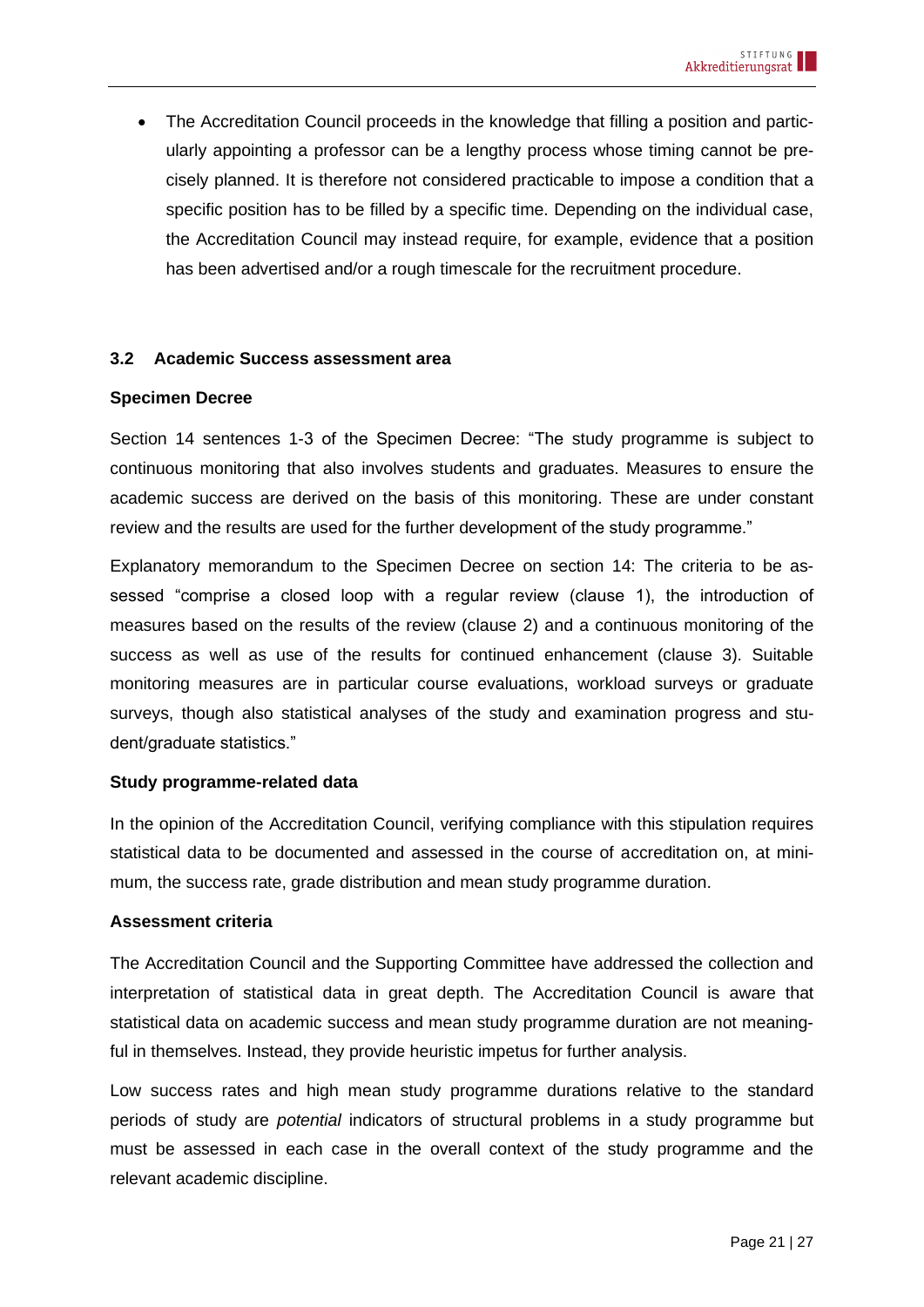It should be emphasised that, firstly, study programme duration and drop-out rates not only relate to section 14 of the Specimen Decree, which is the section of relevance here, but also provide important indications regarding the meeting of the academically feasibility criterion in section 12. Secondly, the entire complex of issues around academic feasibility, study programme duration and drop-out rates has played a prominent role in higher education policy for decades that can be traced as far back as the 1960s (!), the most conspicuous more recent example being the 2009 student protests. Any external quality assurance system would lose its legitimacy if it failed to give these issues the weight they deserve and to underpin them with data – which these days is readily available.

The Accreditation Council is accordingly guided in its decisions in this assessment area by the following basic considerations and assessment criteria:

- The Accreditation Council expects applicant higher education institutions to address statistical data continuously and systematically in their quality management systems.
- The quiding question should be whether anomalous statistics are due (a) to problems in the structure of the study programme or (b) to causes beyond the higher education institution's (direct) control (such as individuals enrolling without intending to study, or students' personal reasons). If (a) applies, the Accreditation Council expects the higher education institution to provide an evidence-based description of the adopted countermeasures and that description to be assessed in the course of accreditation.

### **Practice regarding the imposition of conditions**

If assessment criteria are not met, the Accreditation Council carefully weighs, on a case-bycase basis, between imposing a condition and a softer response (issuing a guidance note). When formulating conditions, the Accreditation Council exercises a policy of taking into account the process implementation of data analysis in the higher education institution's quality management system:

- If no statistics have been documented in the assessment, the Accreditation Council normally asks the higher education institution to provide them.
- If the higher education institution does not keep such statistics, the Accreditation Council imposes a condition. This generally requires implementation of a suitable process (data collection and analysis), but not retrospective data collection.
- If statistics are available but the applicant higher education institution and/or agency and reviewers in the assessment process are unable to provide an assessment of them or their assessment is equivocal, the Accreditation Council assesses the statistics itself within the scope of its abilities. Depending on the outcome, it issues a guidance note or imposes a condition.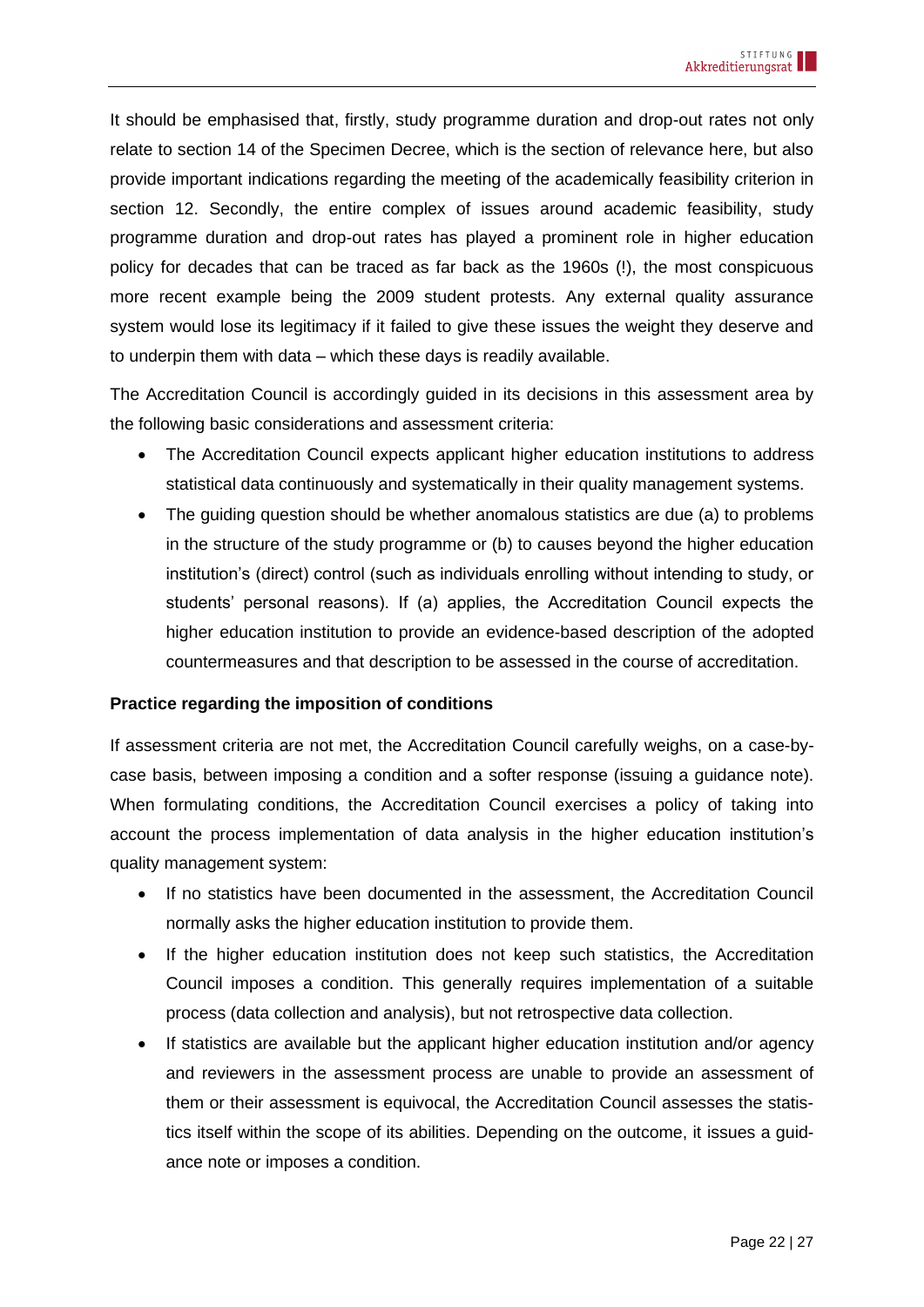- o If the statistics are non-anomalous in the context of the academic discipline and/or it is evident from the review report and other application documents from the higher education institution that there are no structural problems relating to the study programme, the Accreditation Council states its finding in a guidance note. Within that guidance note, however, the Accreditation Council also emphasises that the issues of academic success and mean study programme duration are nevertheless expected in future to be systematically addressed in accreditations and where applicable in the higher education institution's internal quality management system.
- o If the statistics are anomalous in the context of the academic discipline but the study programme has been fundamentally restructured in response, the Accreditation Council issues a guidance note as under 3.1 and gives additional emphasis to its expectation that (greater) attention will be paid to the figures in future.
- $\circ$  If the statistics are anomalous in the context of the academic discipline, the higher education institution has not addressed the matter and it is probable or cannot be ruled out that there are structural problems relating to the study programme, the Accreditation Council imposes a condition. This requires the implementation of a process for the systematic collection of statistics on academic success and mean study programme duration, but not the retrospective assessment of past data.

The Accreditation Council will never impose conditions based on the data alone. It cannot be emphasised strongly enough that statistics do not speak for themselves and must always be analysed in context – primarily by the higher education institution itself and the review panel. Accordingly, such statistics are not suitable for comparison purposes either. The Accreditation Council's perspective is always on the individual study programme combined with the question of whether the study programme itself harbours difficulties with regard to academic success that can be resolved without compromising the qualification level.

### <span id="page-22-0"></span>**3.3 Specific Attributes/Dual assessment area**

#### **Specimen Decree**

Section 12 (6) of the Specimen Decree: "Study programmes with a particular profile requirement have a self-contained programme concept that takes the particular characteristics of the profile into due account."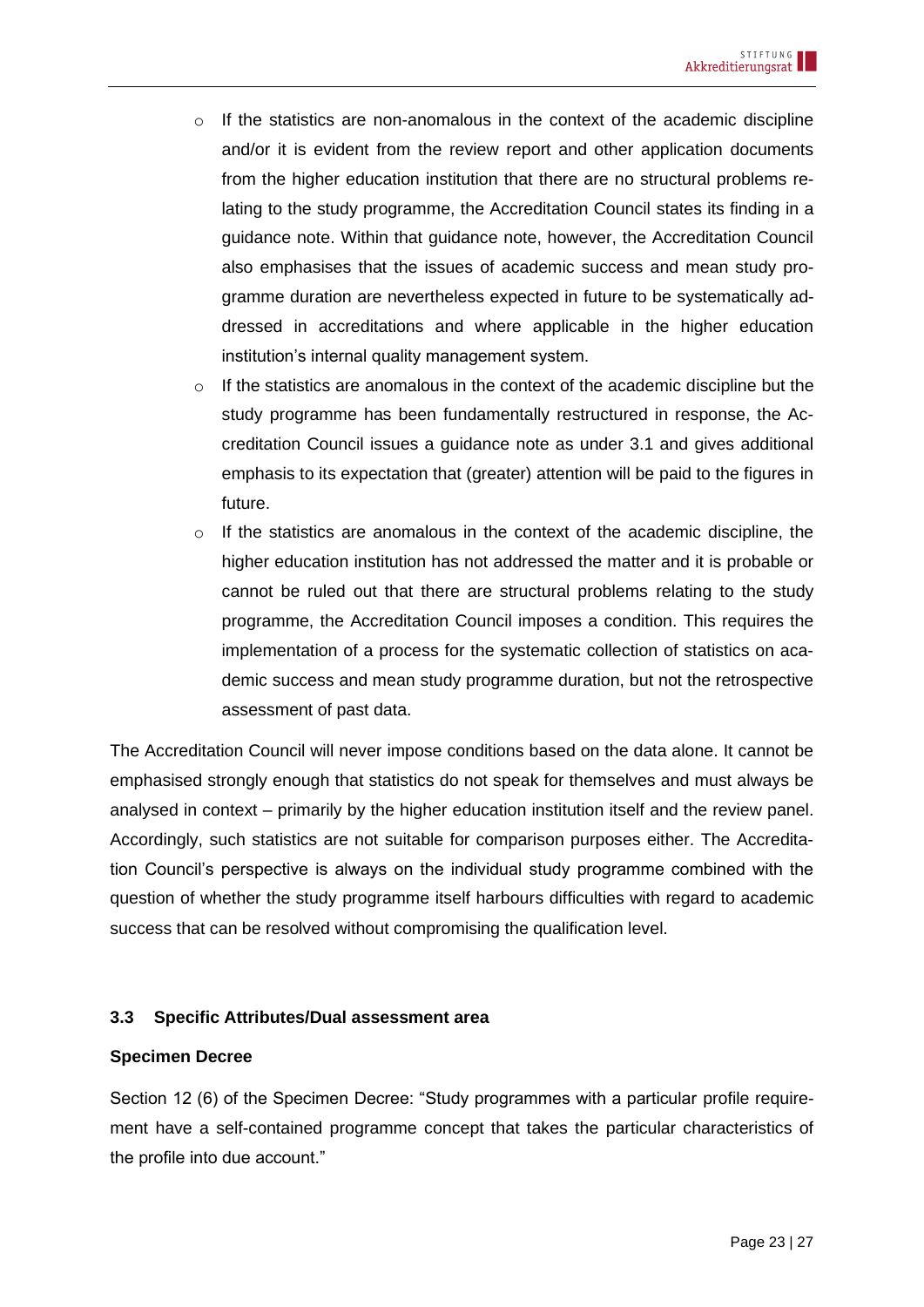Explanatory memorandum to the Specimen Decree on section 12 (6): "The study programme's profile as published by the higher education institution has to be included in the assessment too. If the higher education institution advertises or identifies a study programme with certain features (e.g. international, dual, extra-occupational, virtual, on-the-job, parttime), these features are part of the programme profile and thus also a subject matter of the assessment. […] A study programme may be called and advertised as 'dual' if the places of learning (at least higher education institution/college of cooperative education and company) are systematically geared to each other in terms of content, and organisation and on contract-level."

### **Assessment criteria**

The term 'dual' having been given a binding definition for the first time poses a challenge for many higher education institutions. As 'dual' was not previously a protected term, numerous programmes with this profile attribute have been accredited in the past that fail to (adequately) meet the requirements of the Specimen Decree and the decrees issued by almost all of the states. Some higher education institutions argue that the higher education act of the Land in which they are located allows greater latitude than the Specimen Decree or the decree issued by that Land. The Accreditation Council has always emphasised that the sole assessment criterion is the Specimen Decree or the corresponding Land decree, whose stipulations overrule any more general stipulations of the higher education act in the respective Land. The governments of all of the states examined their decrees for consistency with their existing higher education legislation, thus ruling out any conflicts.

The Accreditation Council is aware of the political relevance of this issue. There was extensive debate on study programmes that claim to be 'dual' particularly at the 102nd meeting in November 2019. Alongside consumer protection considerations, an express concern of the Accreditation Council is to raise awareness of this issue among higher education institutions and accreditation agencies.<sup>18</sup> The Accreditation Council also aims for transparent communication of its specific expectations regarding 'dual' study programmes, not only in the resolutions concerned and a planned FAQ page, but also in direct contact with higher education institutions. The special challenges of dual study programme concepts will also be addressed in a public quality dialogue in June 2020.

On the basis of section 12 (6), the Accreditation Council expects higher education institutions to provide an evidence-based description in the accreditation procedure of how they ensure systematic academic, organisational and contractual coordination across the different

<sup>18</sup> See press release of 26 November 2019

[<sup>\(</sup>https://www.akkreditierungsrat.de/sites/default/files/downloads/2019/AR\\_Pressemitteilung\\_%20102.%20Sitzung](https://www.akkreditierungsrat.de/sites/default/files/downloads/2019/AR_Pressemitteilung_%20102.%20Sitzung%202019-5.pdf) [%202019-5.pdf](https://www.akkreditierungsrat.de/sites/default/files/downloads/2019/AR_Pressemitteilung_%20102.%20Sitzung%202019-5.pdf) (4 February 2020))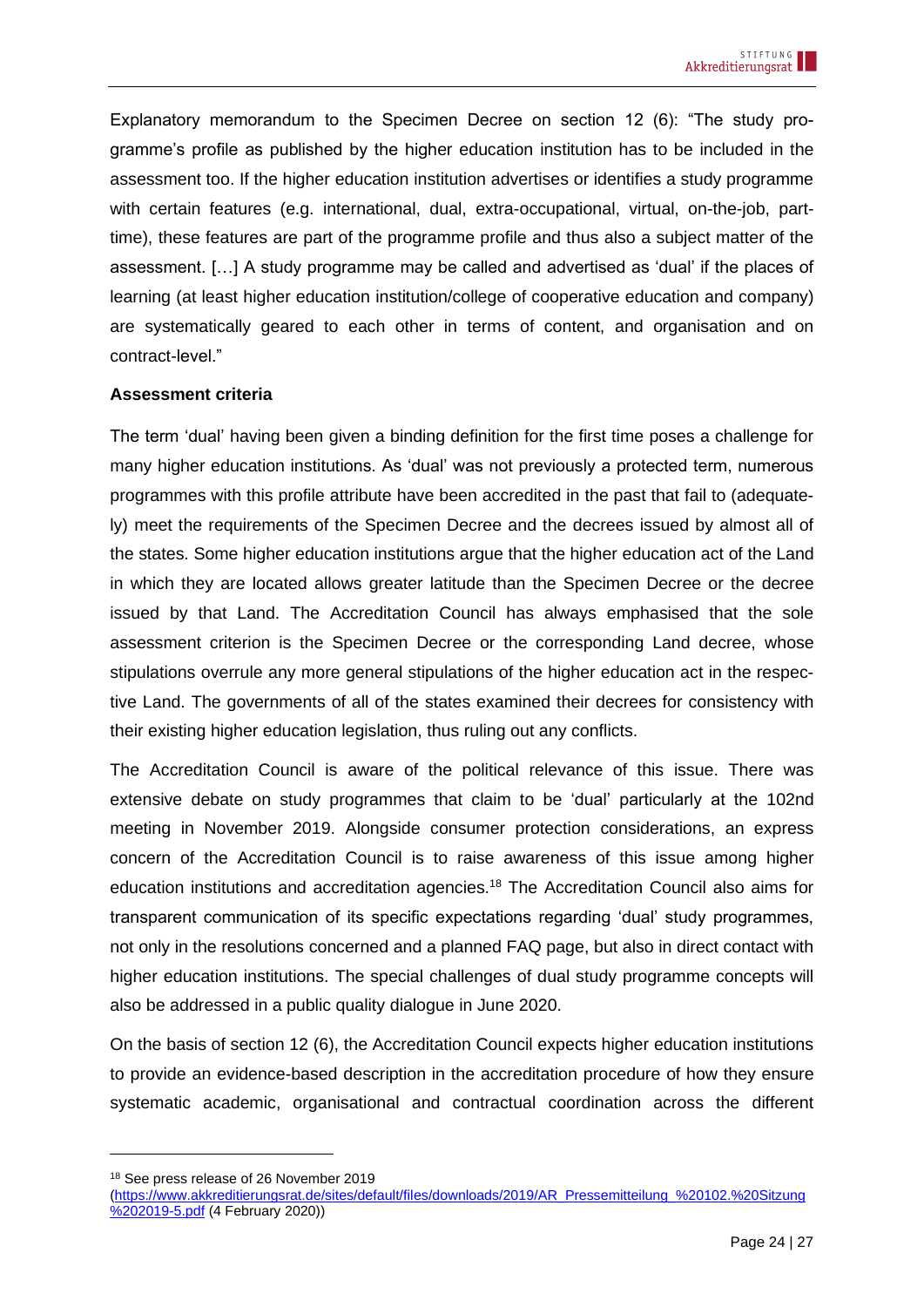learning venues in the specific study programme concept. How these three dimensions are coordinated in detail is the responsibility of the higher education institution. Regarding the general scheme of a dual study programme, including in contrast to other formats, the 2013 recommendations of the German Council of Science and Humanities<sup>19</sup> provide useful guidance. In all other respects, the Accreditation Council's decisions are based on a small number of primarily structural considerations and assessment criteria:

- The Accreditation Council fundamentally bases its assessment on the study programme and not the complementary practical element. This means that coordination in terms of academic content does not necessarily have to feature in the curriculum. Training/employment in parallel with study and in an area academically related to a study programme is not enough to make a study programme 'dual', even if the practical element is credited in part to the study programme without additional transfer or if the study programme is credited in part to the training.
- Coordination in terms of academic content must be systematic. Mere passing contact with professional practice, such as in a work placement semester or in the thesis, does not make a study programme 'dual'. In the opinion of the Accreditation Council, this also means that the curriculum for the dual version of a study programme must differ from that for a complementary, 'conventional' full-time version at least in terms of the specific requirements for students.
- Coordination in terms of academic content must be incorporated in the study programme documentation (such as module descriptions, study regulations and examination regulations).
- The higher education institution, as part of quality control and quality assurance, must be able to obtain a binding commitment from the industry partners with regard to such coordination, for example in contractual cooperation agreements.

### **Practice regarding the imposition of conditions**

The problems in most cases are basically similar: Some study programme concepts applied for as 'dual' study programmes show varying degrees of organisational coordination between learning venues, whereas (systematic) coordination in terms of academic content between the higher education institution and the industry partner is not in evidence. At detail level, this relates both to study programmes where it is doubtful from the outset that the higher education institution even intends them to be 'dual' within the meaning of the law or to be made so in the medium term, and to study programmes where it is reasonable to assume that there are elements of coordination in the study programme as implemented but that they are not reflected in its documentation. As it is not usually possible to verify this either way,

<sup>19</sup> [https://www.wissenschaftsrat.de/download/archiv/3479-13.pdf](https://www.wissenschaftsrat.de/download/archiv/3479-13.pdf;jsessionid=631942133397759551505DDE1E8C4925.delivery1-master?__blob=publicationFile&v=3) (13.12.2019)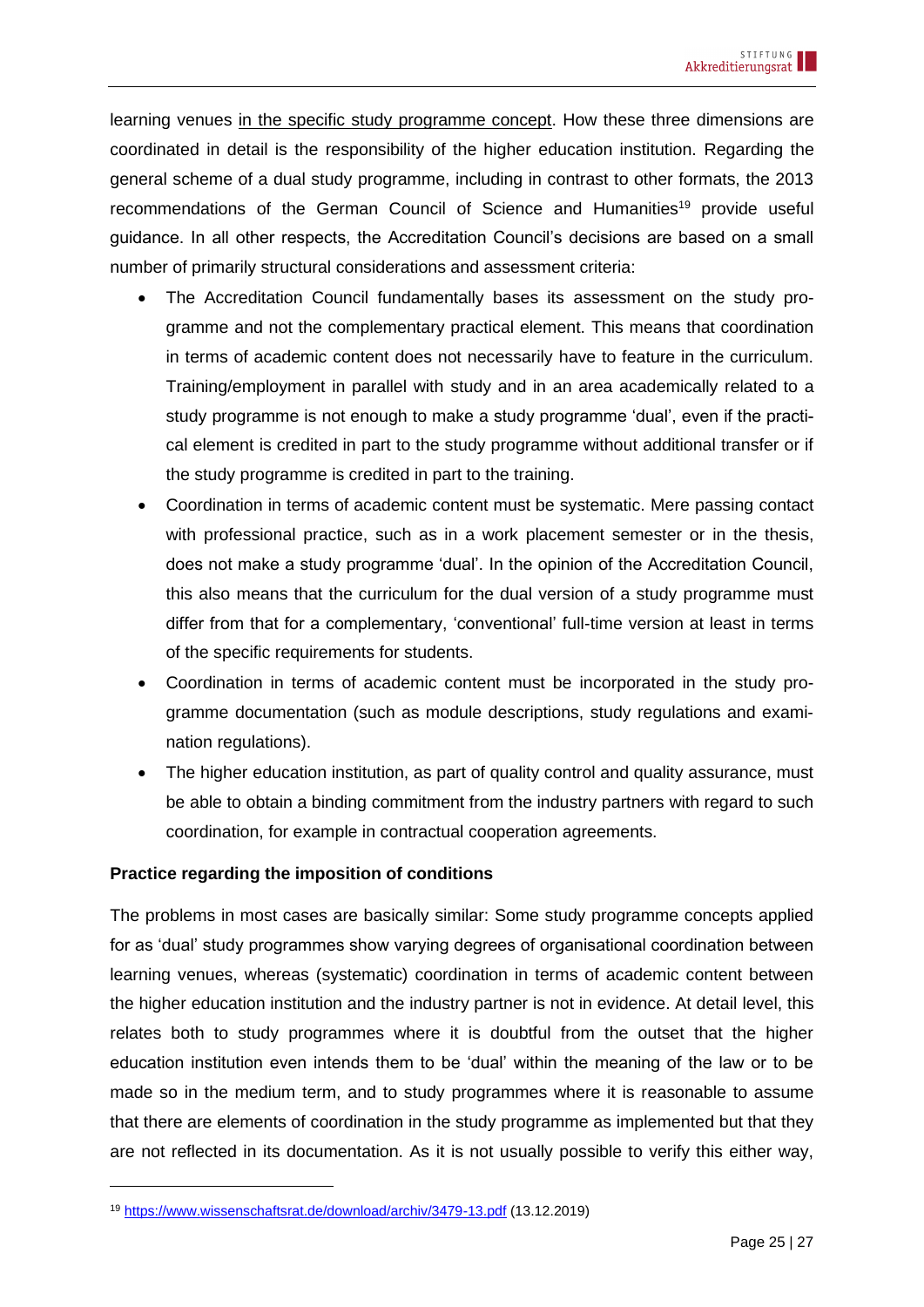the condition imposed by the Accreditation Council normally includes two options: Primarily, the higher education institution is expected to ensure systematic coordination and hence a state of affairs compatible with section 12 (6), and only as an alternative is it called upon to cease referring to the study programme as 'dual'.

#### <span id="page-25-0"></span>**3.4 Specific Attributes/Extra-Occupational assessment area**

### **Specimen Decree**

Section 12 (6) of the Specimen Decree: "Study programmes with a particular profile requirement have a self-contained programme concept that takes the particular characteristics of the profile into due account."

Explanatory memorandum to the Specimen Decree on section 12 (6): "The study programme's profile as published by the higher education institution has to be included in the assessment too. If the higher education institution advertises or identifies a study programme with certain features (e.g. international, dual, extra-occupational, virtual, on-the-job, parttime), these features are part of the programme profile and thus also a subject matter of the assessment.

In these cases, the criteria named in paragraphs 1 to 5 are applicable depending on the specific profile and from the specific point of view in each case and must be measured against the particular requirements to be defined in each case by the higher education institutions. These include in particular aspects such as the specific target group, a particular organisation of the study programme, different places of learning and the involvement of practical partners, for example in dual models, specific teaching and learning formats or the existence of a sustainable quality management system that covers the different places of learning."

### **Assessment criteria**

The Accreditation Council already addressed this issue under the 'old' accreditation system in guidance on study programmes with specific profile attributes and found that study programmes that provided for full-time employment alongside a full-time student workload of 60 ECTS points per year are not academically feasible ("no full-time plus full-time").<sup>20</sup>

In their Common Guidelines, the states defined the workload in a full-time course of study as equivalent to full-time employment: A weekly workload of 32-39 hours over 46 weeks a year

<sup>&</sup>lt;sup>20</sup> Guidance from the working group on study programmes with specific profile attributes, resolution of the Accreditation Council of 10 December 2010, AR 95/2010

[<sup>\(</sup>http://archiv.akkreditierungsrat.de/fileadmin/Seiteninhalte/AR/Beschluesse/AR\\_Handreichung\\_Profil.pdf\)](http://archiv.akkreditierungsrat.de/fileadmin/Seiteninhalte/AR/Beschluesse/AR_Handreichung_Profil.pdf)